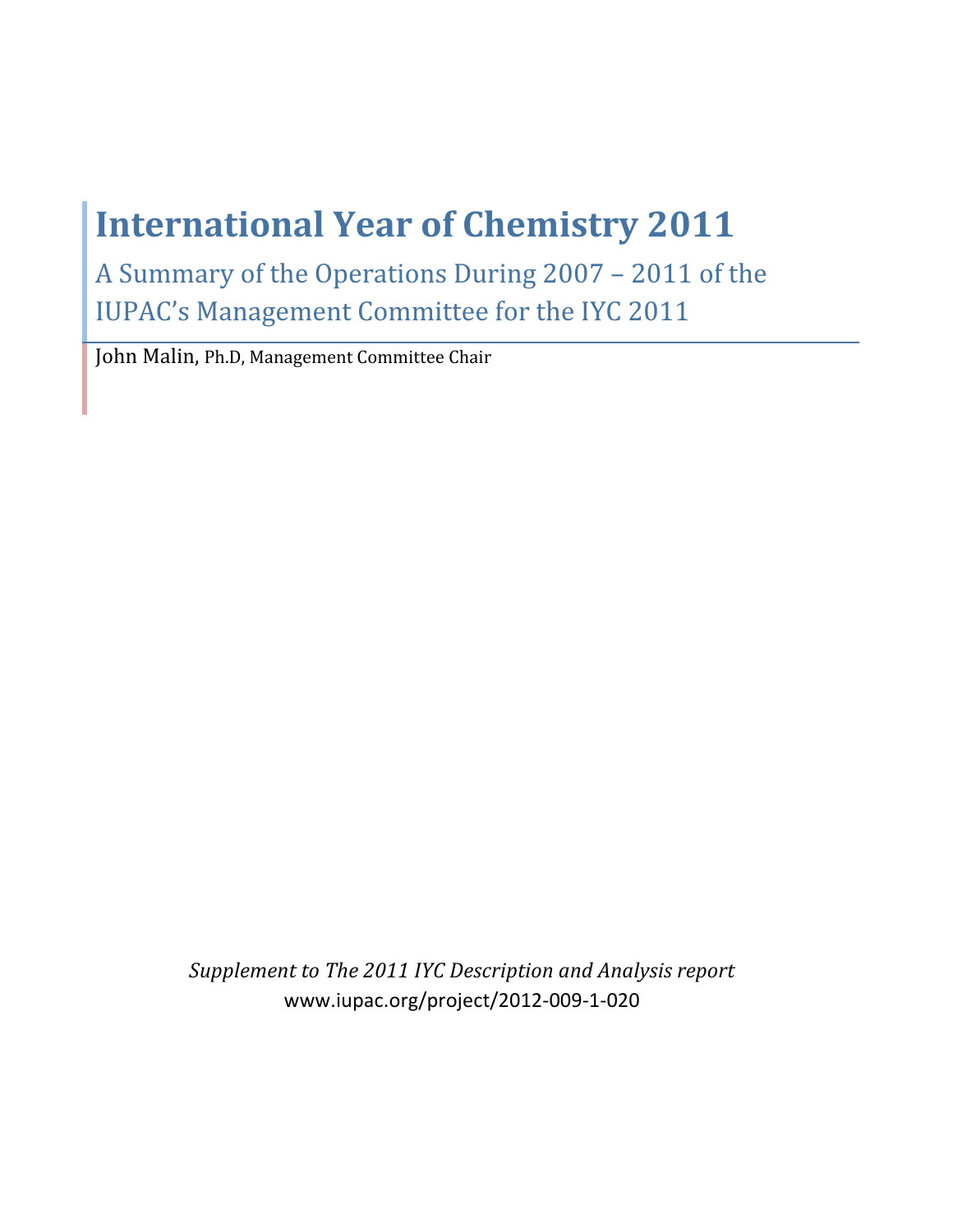# **A Summary of the Operations During 2007-2011 of IUPAC's Management Committee for the International Year of Chemistry 2011**

**by** 

#### **John M. Malin, Ph.D, Management Committee Chair**

**Timeline:** 

| <b>August, 2007</b> | <b>Management Committee Chair Appointed</b>                                                                   |
|---------------------|---------------------------------------------------------------------------------------------------------------|
| <b>March</b> , 2008 | Management Committee meets in Istanbul, Turkey along with Bureau                                              |
| <b>May, 2008</b>    | <b>Project Request submitted requesting support for Management</b><br><b>Committee meetings</b>               |
| <b>August, 2008</b> | <b>Management Committee meets at IUPAC Headquarters. First version</b><br>of Prospectus drafted               |
| December, 2008      | <b>IYC-2011 is approved by United Nations General Assembly</b>                                                |
| <b>April, 2009</b>  | Management Committee meets at Bratislava, Slovakia along with<br><b>Bureau</b>                                |
| <b>August, 2009</b> | <b>Management Committee meets in Glasgow, Scotland during IUPAC</b><br><b>Congress and General Assembly</b>   |
| November, 2009      | <b>Management Committee meets at IUPAC Headquarters, RTP</b>                                                  |
| November, 2009      | <b>Second Project Request submitted for Management Committee</b><br>meeting support                           |
| February, 2010      | <b>Progress Report Circulated</b>                                                                             |
| <b>April, 2010</b>  | Management Committee meets in Sofia, Bulgaria along with Bureau                                               |
| November, 2010      | <b>Management Committee meets at IUPAC Headquarters</b>                                                       |
| <b>August, 2011</b> | <b>Informal Management Committee Meeting in San Juan, Puerto Rico</b><br>during Congress and General Assembly |

As noted above, the Management Committee met two or three times annually during 2008-2010. In addition, conference calls and meetings of subcommittees were held as necessary. The items considered by the Management Committee at its meetings are outlined in the following pages.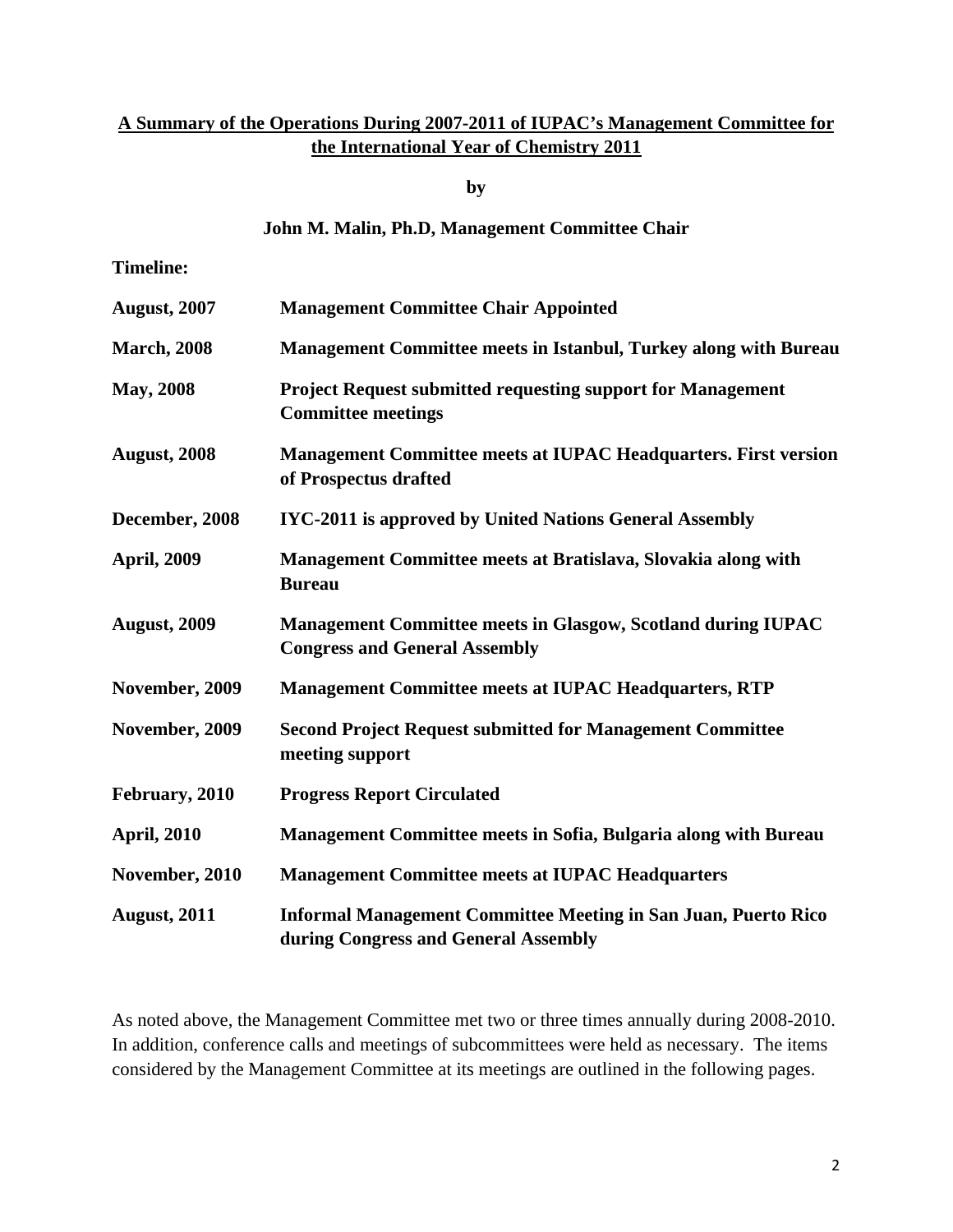#### **\*\*\*\*\*\*\*\*\*\*\*\*\*\*\*\*\*\*\*\*\*\*\*\*\*\*\*\*\*\*\*\*\*\*\*\*\*\*\*\*\*\*\*\*\*\*\*\*\*\*\*\*\*\*\*\*\*\*\*\*\*\*\*\*\*\*\*\*\*\*\*\*\*\*\*\*\***

**August, 2007, Torino, Italy.** At the IUPAC Congress and General Assembly held in Turin Italy, IUPAC President Bryan Henry invited John Malin, former Chair of the CHEMRAWN Committee, to chair the Management Committee for the International Year of Chemistry – 2011.

**\*\*\*\*\*\*\*\*\*\*\*\*\*\*\*\*\*\*\*\*\*\*\*\*\*\*\*\*\*\*\*\*\*\*\*\*\*\*\*\*\*\*\*\*\*\*\*\*\*\*\*\*\*\*\*\*\*\*\*\*\*\*\*\*\*\*\*\*\*\*\*\*\*\*\*\*\*\*** 

**March 27, 2008, Meeting in Istanbul, Turkey**. The first meeting of IYC 2011 Management Committee was held at the Marmara Hotel, Istanbul, Turkey on March 27. Persons present were Natalia Tarasova, Bryan Henry, Peter Mahaffy, Kazuki Tatsumi, John Jost, Jung-Il Jin, Sean Corrish, Mark Cesa, Nicole Moreau, David Black and John Malin (Chair). The following topics were discussed:

- 1) Genesis of IYC-2011. Bryan Henry provided background information on IYC 2011. He noted that, although the Russian Federation had suggested that an event be held in 2009, celebrating the 125th anniversary of the birth of Dmitry Mendeleev, it was soon recognized that the lead time was insufficient for United Nations designation by 2009. As only the United Nations could designate an international year, Dr. Henry asked Dr, Peter Mahaffy to head the effort to secure UN designation. Dr. Mahaffy and representatives of several countries next visited UNESCO in Paris to discuss with staff what steps to take.. Ultimately, Mahaffy and colleagues from the Committee on Chemical Education developed an application which was submitted by the Ethiopian Ambassador at UNESCO. It was considered and approved by the UNESCO Executive Board in April 2008. The application went subsequently for consideration by the full UNESCO Council at its meeting in late 2009 and shortly afterward it was approved by the UN General Assembly. The Management Committee discussed with Dr. Mahaffy the details of the timeline and process for UN approval.
- 2) Mission of IYC. Committee members considered that the purpose of the International Year of Chemistry would be to develop a public focus on the appreciation of chemistry. It was felt that IYC-2011 should try to accomplish the following:
	- Support the UN goals of the Decade of Education for Sustainable Development
	- Assist the public to understand that chemistry is not so difficult or arcane a subject, underscoring that chemistry is a human activity.
	- Show how chemistry is creative, for example in the creation of new materials and medicines.
	- Show that chemistry has a bright future and is an attractive field for young people, indicating that it is chemists who are centrally positioned to address the challenges of the future.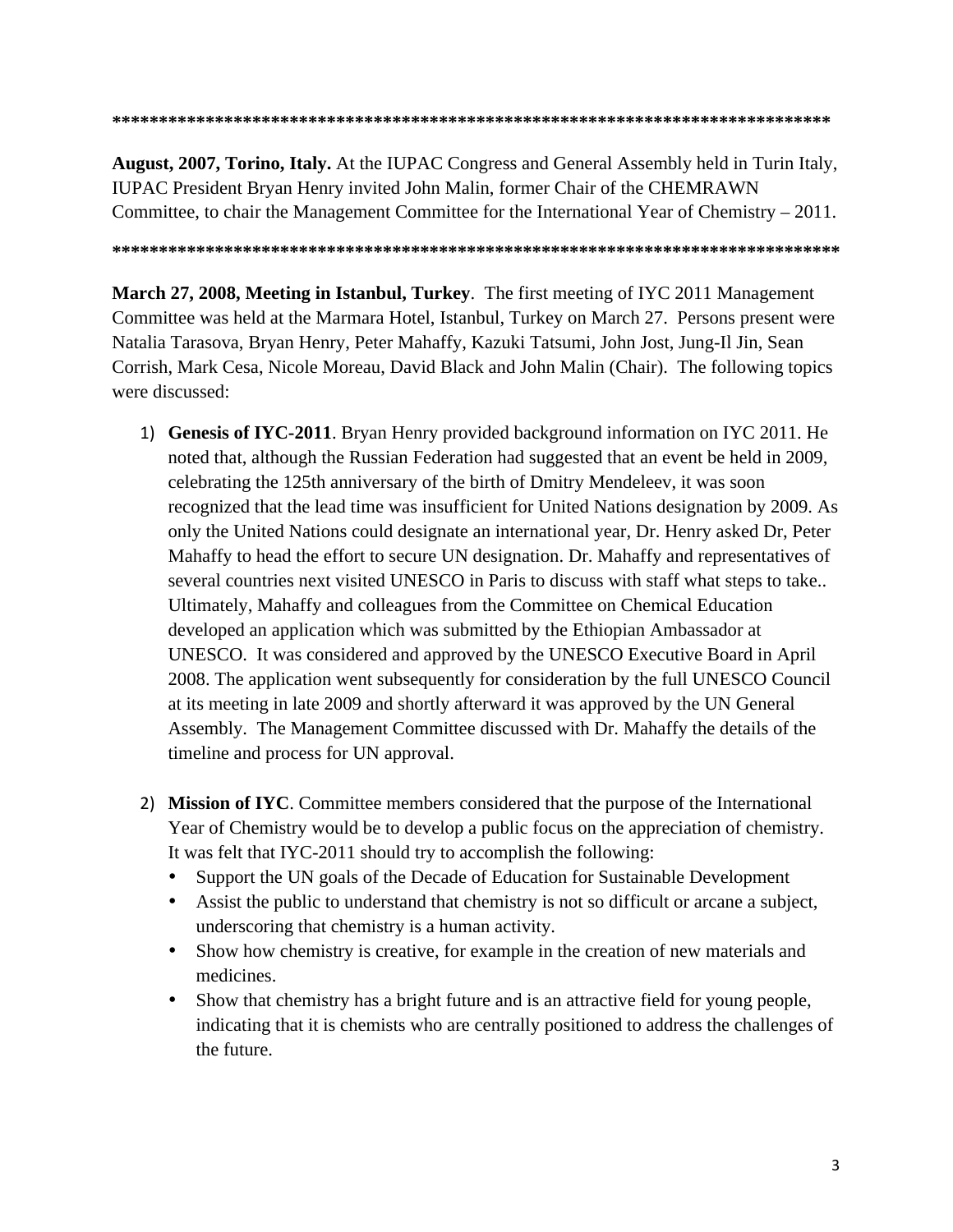By consensus the Management Committee agreed that: *The declared purpose of the IYC is to celebrate the achievements of chemistry and its contribution to the well-being of humankind.*

- **Role and Structure of the Management Committee**. It was decided the committee would serve to publicize and invite participation in IYC-2011. The Management Committee and IUPAC would take a role in organizing several international "cornerstone" events, but individual countries would be responsible for organizing and financing events in their own countries. In addition it was decided that:
	- FACS, FASC, ICCA, FLAQ, and EuCheMS would all be approached to suggest members for the Management Committee.
	- An additional group of IYC-2011 stakeholders, e.g., national chemical societies, industrial firms and their associations, would, it was hoped, share expertise, provide advice to the Management Committee, and implement events in their own countries.
- 4) Proposed IYC-2011 Events. The Management Committee received suggestions of several international events:
	- An Opening Ceremony in Paris organized jointly in conjunction with UNESCO. The event would recognize the anniversary of the Nobel prize given to Mme. Marie Curie, also to be featured throughout IYC-2011.
	- A "kickoff" celebration consisting of a half-day symposium and a social event at PACIFICHEM, scheduled for December 2010 in Honolulu, possibly with the involvement of CCE, COCI and CHEMRAWN. The theme of the symposium might be the organization of IYC-2011 activities.
	- A mid-year celebration of IYC-2011 during the IUPAC Congress and General Assembly scheduled to be held in Puerto Rico in 2011.
	- Other events, possibly one involving The Chemical Heritage Foundation.
	- A closing ceremony or event.
- **- IYC-2011 Budget, Fiduciary and Legal Responsibilities. Role and responsibilities of the IUPAC Secretariat.** 
	- It was planned to develop the Management Committee's budget in a proposal to be submitted as soon as possible to the IUPAC Project System. If additional funds were needed for Management Committee expenses, requests for extensions to the proposal would be made.
	- It was agreed, as per standard IUPAC policy, that legal responsibilities for IUPACsponsored local projects would be borne by the host countries carrying those projects out.
	- John Jost accepted appointment as a member of the Management Committee. He agreed to serve as a conduit through which staff support would be supplied.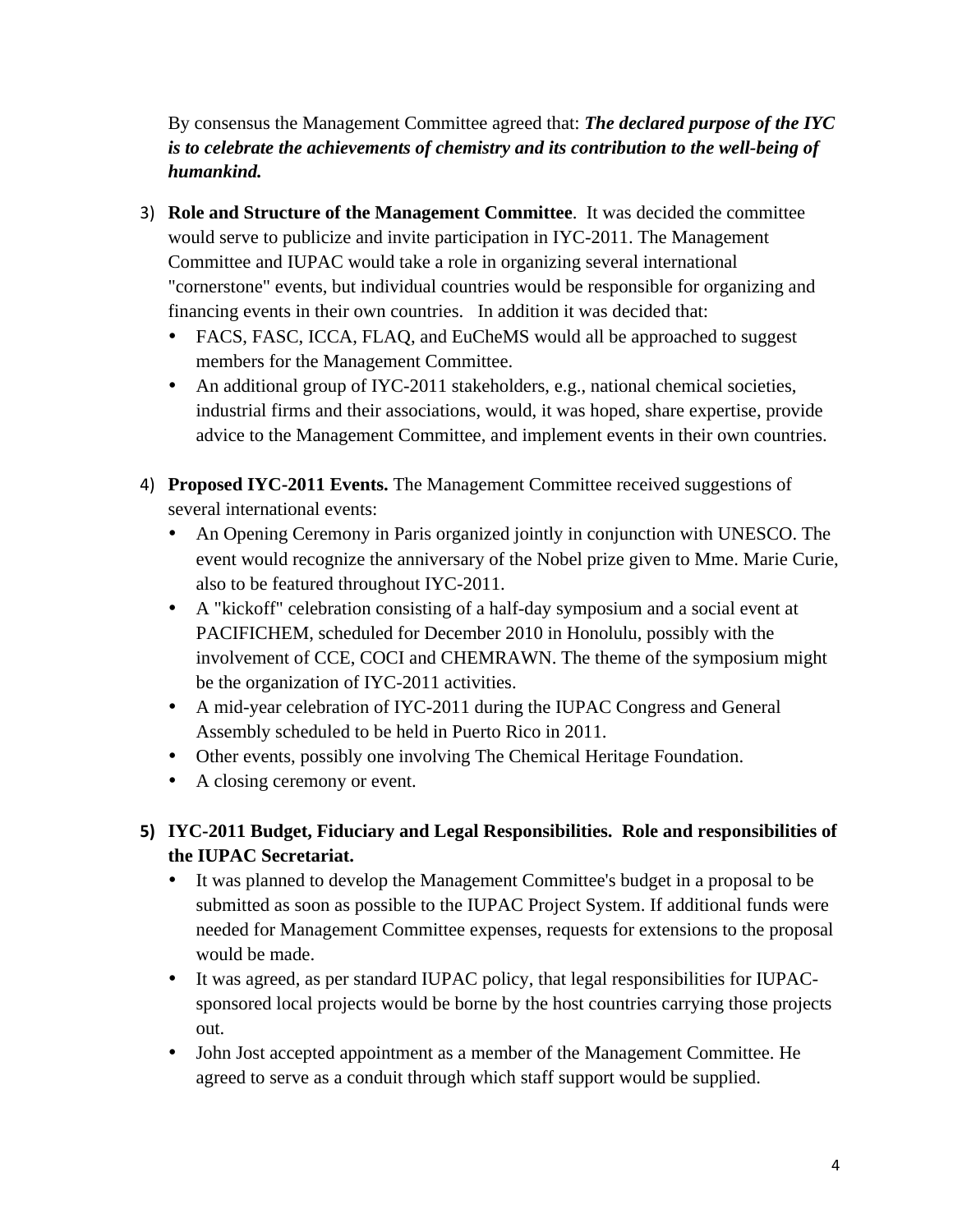- It was agreed that funds would be accumulated and disbursed through IYC-2011 account(s) held that the IUPAC Secretariat.
- It was agreed that an IYC-2011 logo would be developed with professional help contracted by the IUPAC Secretariat. An IYC-2011 Website would be created by a Secretariat contractor.
- John Malin agreed to draft a letter inviting chemical societies and appropriate stakeholder organizations around the world to participate in IYC- 2011. The letter would be distributed by the Secretariat via regional federations such as FLAQ. In regions like North America where there is no local federation the national chemical societies and other organizations would be contacted directly.
- It was agreed that monitoring activities would include distribution of reports placed on the IYC-2011 discussion board and that periodic reports would be made to stakeholders and the IUPAC Bureau and Council.

Chair John Malin presented a summary of the meeting to the IUPAC Bureau at its meeting several days later.

\*\*\*\*\*\*\*\*\*\*\*\*\*\*\*\*\*\*\*\*\*\*\*\*\*\*\*\*\*\*\*\*\*\*\*\*\*\*\*\*\*\*\*\*\*\*\*\*\*\*\*\*\*\*\*\*\*\*\*\*\*\*\*\*\*\*\*\*\*\*\*\*\*\*\*\*

**May 30, 2008** - John Malin submitted a formal request to the IUPAC Project System for travel funding to support meetings of the Management Committee. Membership of the committee included David Black, Bryan Henry, Gabriele Infante, Jung-Il Jin, Wolfram Koch, Peter Mahaffy, Ahmed Mohammed, Tin-Kueh Soon, Natalia Tarasova, Nicole Moreau (ex-officio), John Jost (ex-officio) and John Malin (chair). It was soon expanded to include Colin Humphris. Fabienne Meyers attended meetings in an ex-officio capacity. The project request for \$30,000 in committee travel funds was approved.

**\*\*\*\*\*\*\*\*\*\*\*\*\*\*\*\*\*\*\*\*\*\*\*\*\*\*\*\*\*\*\*\*\*\*\*\*\*\*\*\*\*\*\*\*\*\*\*\*\*\*\*\*\*\*\*\*\*\*\*\*\*\*\*\*\*\*\*\*\*\*\*\*\*\*\*\*** 

**August 14, 2008, Meeting at IUPAC Headquarters**. The Management Committee met at IUPAC Headquarters at Research Triangle Park, North Carolina. Principle matters considered were: (1) an update on progress in obtaining UN designation of IYC-2011; (2) setting of IYC-2011 goals and objectives; (3) discussion of the Management Committee's composition and role; (4) organization of the stakeholders forum; (5) a draft of the Prospectus, or background document (see below for the 2008 version); (6) a listing of planned and proposed IYC-2011 national, regional and international activities; (7) an update of publicity/outreach activities (logo, website, news releases); (8) financial and staff resources - including fundraising from public and private sources.

John Jost reminded the committee that all Management Committee members had access to the electronic discussion board including the Management Committee Forum and the Stakeholders Forum. An initial version of the Prospectus was developed: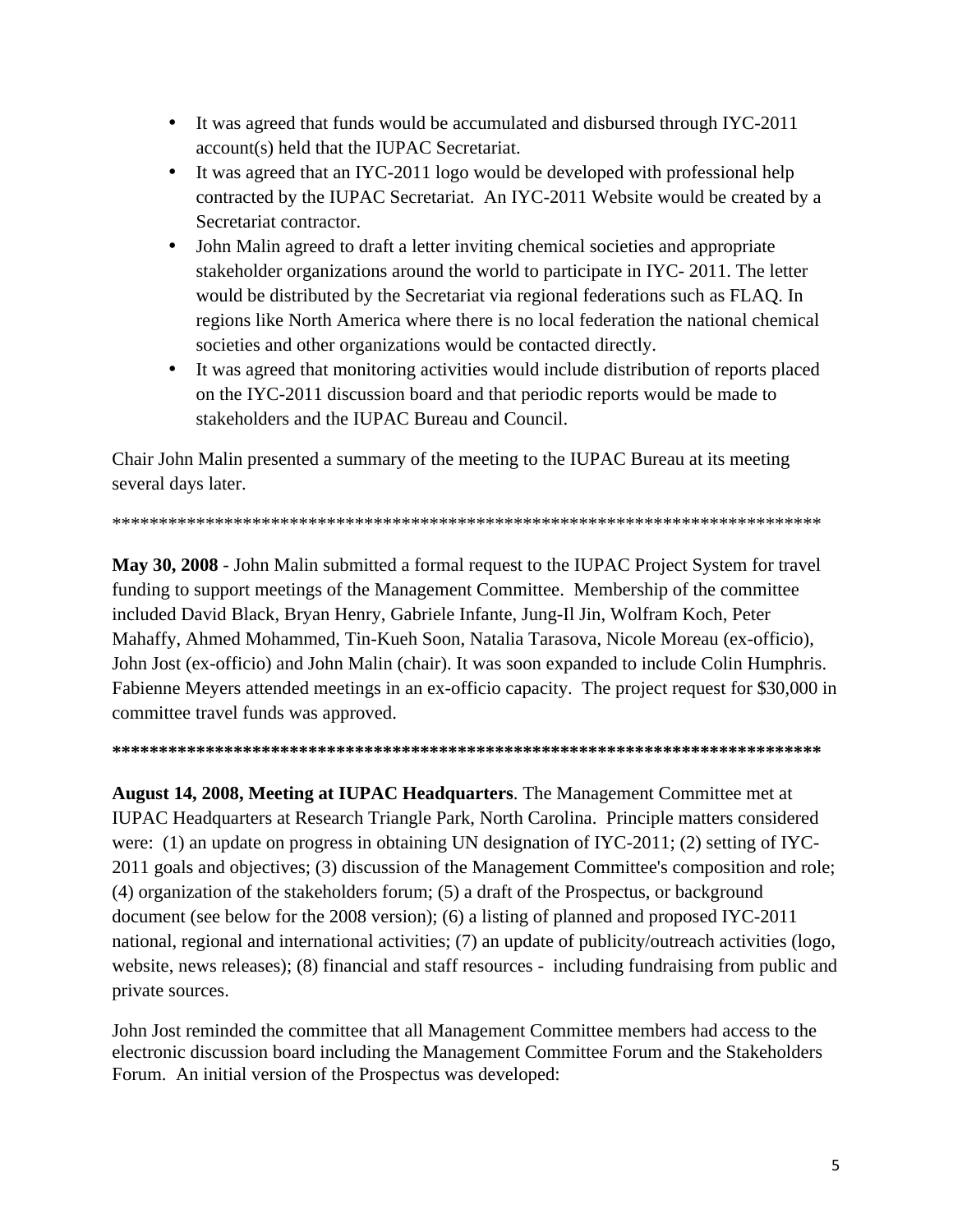# **Prospectus, 2008 Version International Year of Chemistry - 2011**  *Chemistry – our life, our future*

**Introduction and Rationale:** All known matter – gas, liquid and solid – is composed of the chemical elements or of compounds made from those elements. Humankind's understanding of the material nature of our world is grounded in our knowledge of chemistry. Indeed all living processes are controlled by chemical reactions.

The International Union of Pure and Applied Chemistry (IUPAC) strongly believes that *it is time to celebrate the achievements of chemistry and its contributions to the well-being of humankind*. At its General Assembly in Turin, Italy in August 2007, IUPAC unanimously approved a resolution in favor of the proclamation of 2011 as the International Year of Chemistry. During the International Year of Chemistry, planned activities will:

- **a. Increase the public appreciation of chemistry in meeting world needs** Chemistry, appropriately called the *Central Science,* is both a deeply philosophical inquiry and an applied scientific endeavor. The science of chemistry is fundamental to humanity's understanding of the world and the cosmos. Molecular transformations are central to the production of foodstuffs, medicines, fuels, metals, i.e., virtually all manufactured and extracted products. Through IYC the chemical community will publicly celebrate the art and science of chemistry, its key contributions to developing human knowledge, advancing economic progress and fostering a wholesome environment.
- **b.** I**ncrease interest of young people in chemistry -** In order to ensure that first-rate minds continue to be attracted to and challenged by the central science, IYC will underscore the role of chemistry in managing natural resources sustainably. In partnership with the United Nations, the International Year of Chemistry will make a strong educational contribution toward the goals of the UN Decade of Education for Sustainable Development, particularly in the key action areas of *health* and *environment*. National and international activities carried out during the International Year will emphasize the importance of chemistry in helping to sustain the natural resource base for life.
- **c. Generate enthusiasm for the creative future of chemistry** Humanity's understanding of the world is grounded in our developing knowledge of chemistry. Creative opportunities to discover exciting new principles and applications continually appear as our understanding of molecular properties grows. Chemists will inevitably play a key role in overcoming the challenges facing today's world, for example in helping to address the United Nations Millennium goals. A deep understanding of the science is essential for developing molecular medicine, for creating new materials and sustainable sources of food and energy.
- d. Celebrate the 100<sup>th</sup> anniversary of the Mme. Curie Nobel Prize and the 100<sup>th</sup> **anniversary of the founding of the International Association of Chemical Societies. -**  The year 2011 marks the one-hundredth anniversary of the Nobel Prize in Chemistry awarded to *Marie Sklodowska Curie*, recognizing her discovery of the elements radium and polonium. Dr. Curie's achievements continue to inspire students, especially women, to pursue careers in chemistry. The year 2011 also marks the one-hundredth anniversary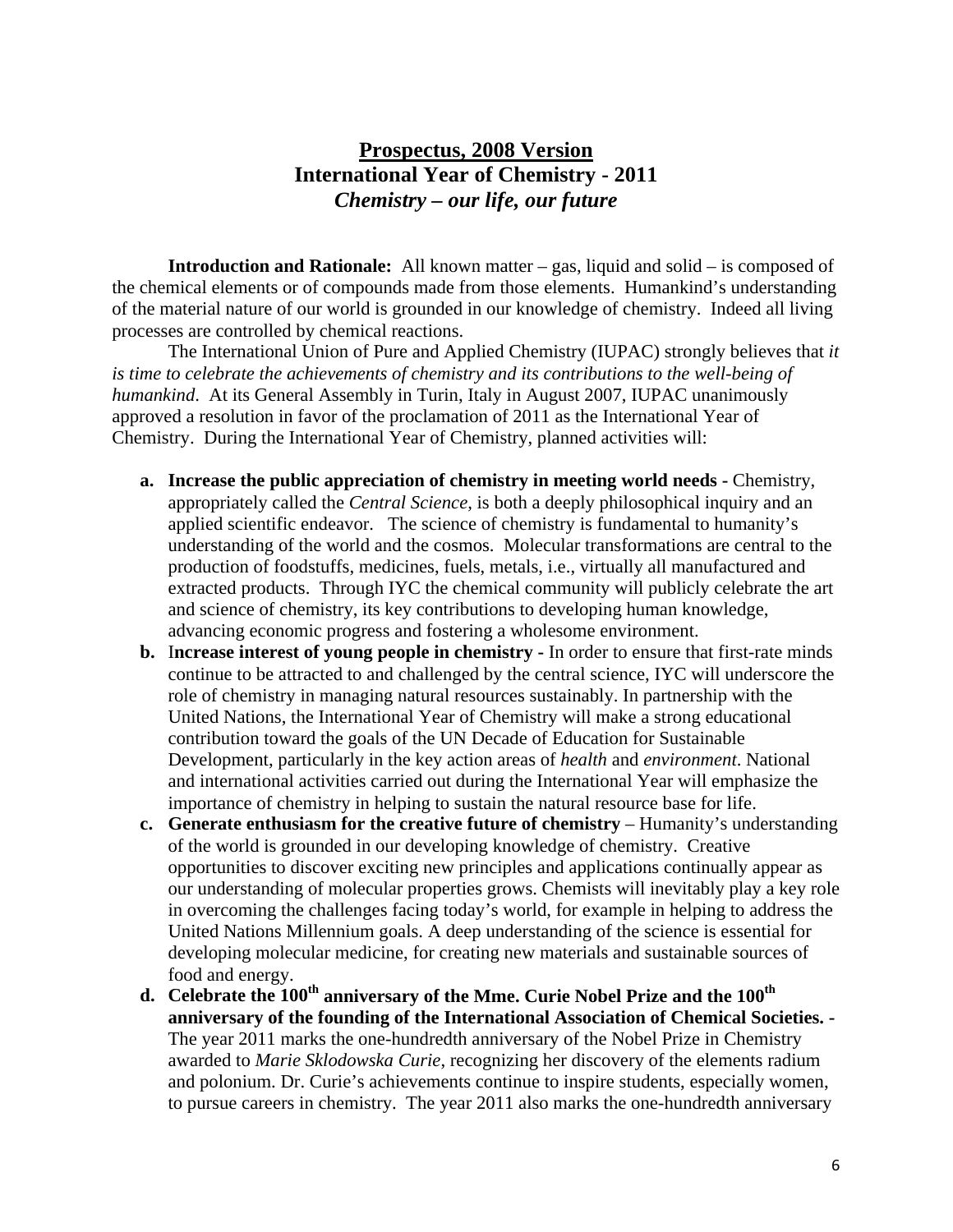of the founding in Paris of the International Association of Chemical Societies to address the need for international cooperation among chemists and international standardization of nomenclature, atomic weights, physical constants, and scientific communication.

The International Year of Chemistry – 2011 will:

- Improve the understanding and appreciation of chemistry by the public.
- Enhance international cooperation by serving as a focal point for activities by national chemical societies, educational institutions and non-governmental organizations.
- Promote the role of chemistry in contributing to solutions to global challenges.
- Build capacity by engaging young people with scientific disciplines, especially the scientific method of analysis developed by hypothesis, experiment, analysis and conclusions.

Most appropriately, this international initiative is being led by the International Union for Pure and Applied Chemistry (IUPAC), which in 1919 succeeded the International Association of Chemical Societies. IUPAC, founded by chemists from academia and industry, has a truly global reach with 51 National Adhering Organizations and 21 Associate Adhering Organizations.

**Activities:** Local organizers will be invited to generate ideas for appropriate activities. Proposals will be reviewed by the Management Committee and, if approved, the activity will be listed on the IYC website and given permission to use the IYC logo. Several international 'cornerstone' events are also planned, including a kickoff celebration at PACIFICHEM in Honolulu in December 2010 and inaugural ceremonies in Paris. Examples of IYC events taking place in local, state, regional, and national venues include:

- Treating all levels of students, from preschool children to university students to chemistry demonstrations at appropriate levels.
- Organizing visits to industrial sites including manufacturers, chemical producers, metal and petroleum refiners.
- Publicizing the contributions that chemistry makes to the global economy by submitting articles to the press and to magazines or developing television and radio programs.
- Sponsoring poster exhibitions highlighting the usefulness and wonder of chemistry.
- Organizing problem-solving projects through which students can use their knowledge of chemistry to develop solutions to local problems.
- Publicizing the contributions that chemistry has made to improve lives, particularly recent developments in chemical research.
- Holding career fairs and inviting professionals to schools to show how they use chemistry in their jobs. Organizing hands-on activities and demonstrations to help participants gain an understanding of what it would be like to work in a chemistryrelated field.
- Interacting with government leaders to underscore the importance of a strong chemical enterprise.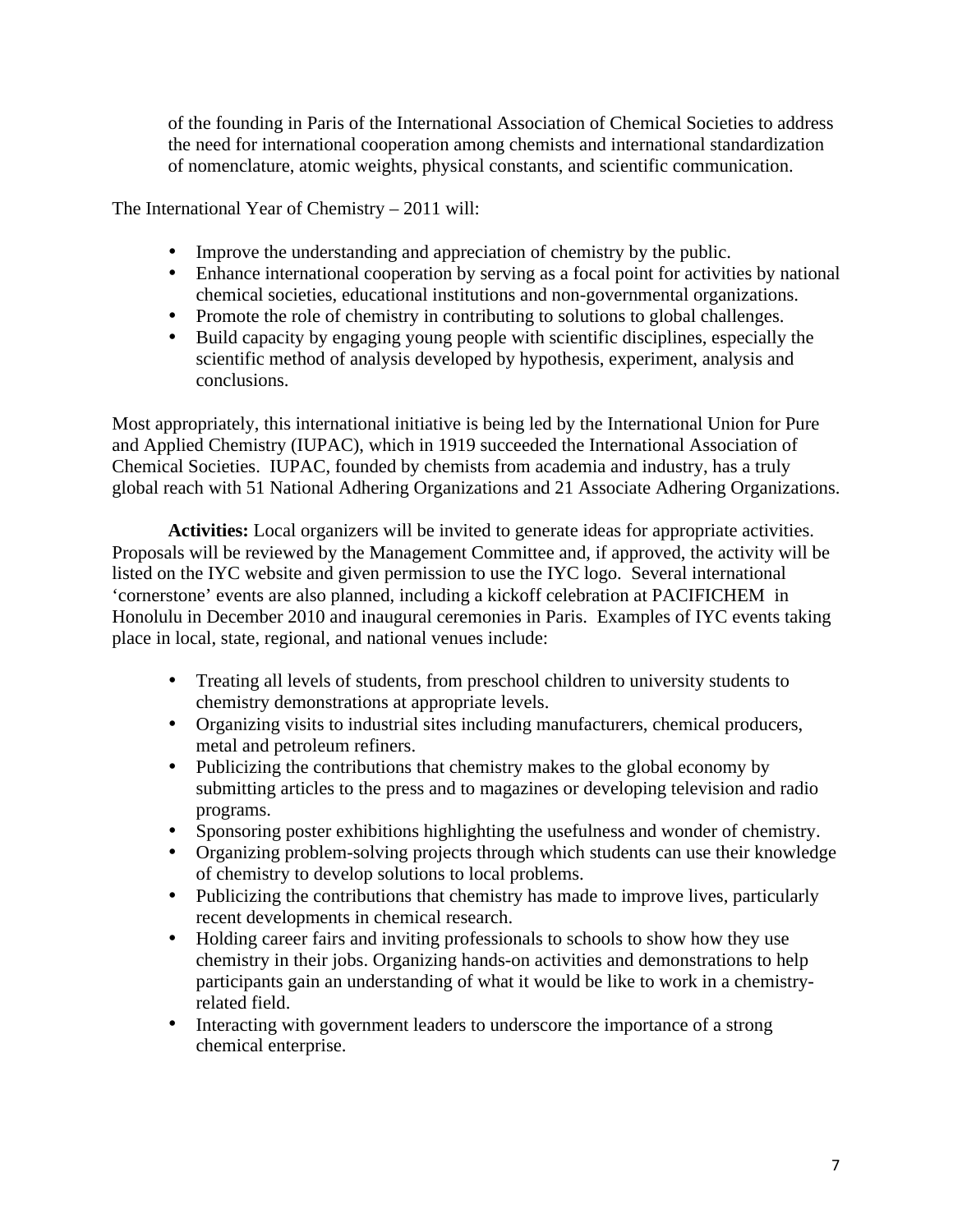To assist in the developing projects, the Management Committee will produce a web-based "toolkit" of ideas organizers of IYC events. The IYC website will include links to national chemistry celebrations worldwide, listing IYC activities.

#### **Administration and Timeline:**

IUPAC is making the necessary efforts to have the year 2011 declared the International Year of Chemistry by UNESCO and the United Nations General Assembly. With the support of several organizations, Ethiopian national representatives presented a proposal to the UNESCO Executive Board, which endorsed the request at its April, 2008 meeting. The Union will work with national and international federations and societies to publicize IYC within the context of ongoing annual national and regional celebrations of chemistry that are scheduled to take place. All countries will be encouraged to participate.

In addition, the organizers will begin a fundraising campaign on behalf of IYC-2011 so that it can provide seed funding for projects, especially in developing countries, to elucidate the benefits of chemistry to the public and to expand them. IUPAC will seek resources to hold proposed "cornerstone" international events such as the opening ceremonies in Paris, a prelaunch event in Honolulu at Pacifichem 2010, a celebration at the IUPAC Congress and General Assembly in August 2011 in Puerto Rico, and a closing event.

- Now that UNESCO's Executive Board has endorsed designation of 2011 as the International Year of Chemistry, the request will be carried forward to the next UNESCO General Conference and the United Nations General Assembly.
- A relatively small Managing Committee, with worldwide representation, is supervising the IYC-2011 project. Also planned is a larger IYC Implementation Group, members of which will be available to share ideas, expertise and contacts with each other and with the Management Committee.
- A proposal to the IUPAC Project Committee to cover costs of meetings of the Management Committee has been approved.
- A second request will be forwarded to the Project Committee for support of logo and website development and IYC brochures.
- IUPAC will publicize plans for activities and reports as they are received. This information will be collected for dissemination in appropriate publications or through the internet.

### **IYC-2011 Proposed Timeline**

#### **2007-2008 Inception**

 Approval at IUPAC General Assembly – Torino, August 2007 Formation of Management Committee First meeting of Management Committee – Istanbul, March 2008 Fundraising begins Website version 1 online Logo design Brochure 1.0 designed UNESCO Executive Board decision – March 2008 Invitations sent to participants by November 2008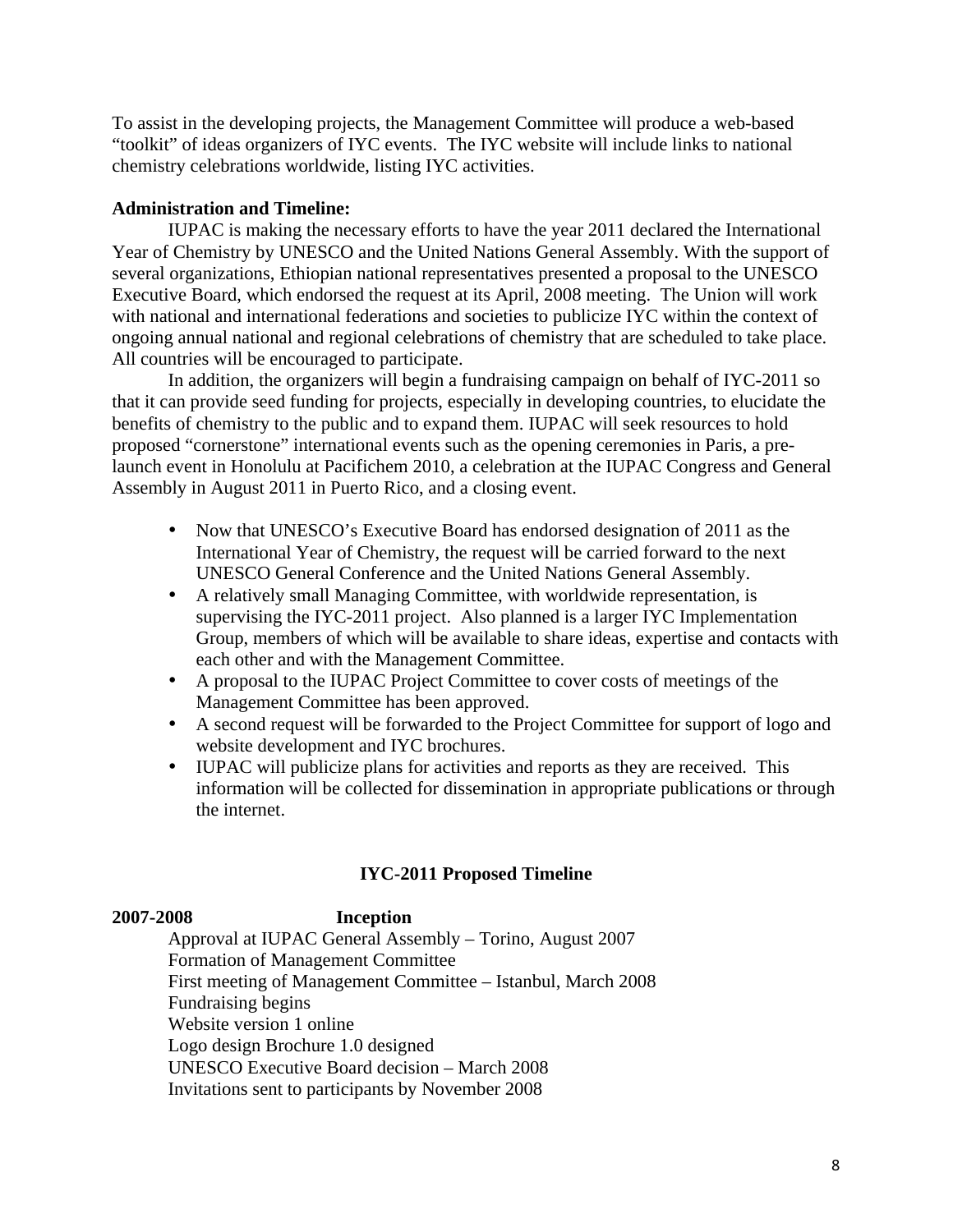#### **2009 Planning**

 Secretariat structure finalized and set up Management Committee Meeting at March Bureau meeting Event at IUPAC General Assembly – Glasgow Fundraising continues Cornerstone project proposals entertained Cornerstone coordinators meeting Brochure 2.0 UN Designation Decision

#### **2010 Preparation**

Management Committee monitors planned activities New brochure release Website version 2 First activities and events December opening symposium/ceremonies at PACIFICHEM 2010

# **2011 Implementation**

January opening ceremony in Paris Global events Regional Events National Events Event at IUPAC General Assembly – Puerto Rico December Closing Ceremony

# **2012 Evaluation**

 Evaluation and follow-up National reports IYC-2011 Secretariat final report

#### **IYC Management Committee:**

Dr. John M. Malin, Chair Prof. David StC. Black, IUPAC Sec'y General Dr. Mark Cesa, IUPAC Committee on Chemistry (COCI) Representative Prof. Bryan Henry, IUPAC Past President Dr. Colin Humphris, ICCA Representative Prof. Gabriel Infante, FLAQ (Latin American Federation) Prof. Jung-Il Jin, IUPAC President Dr. John Jost, IUPAC Executive Director Prof. Wolfram Koch, EuCheMS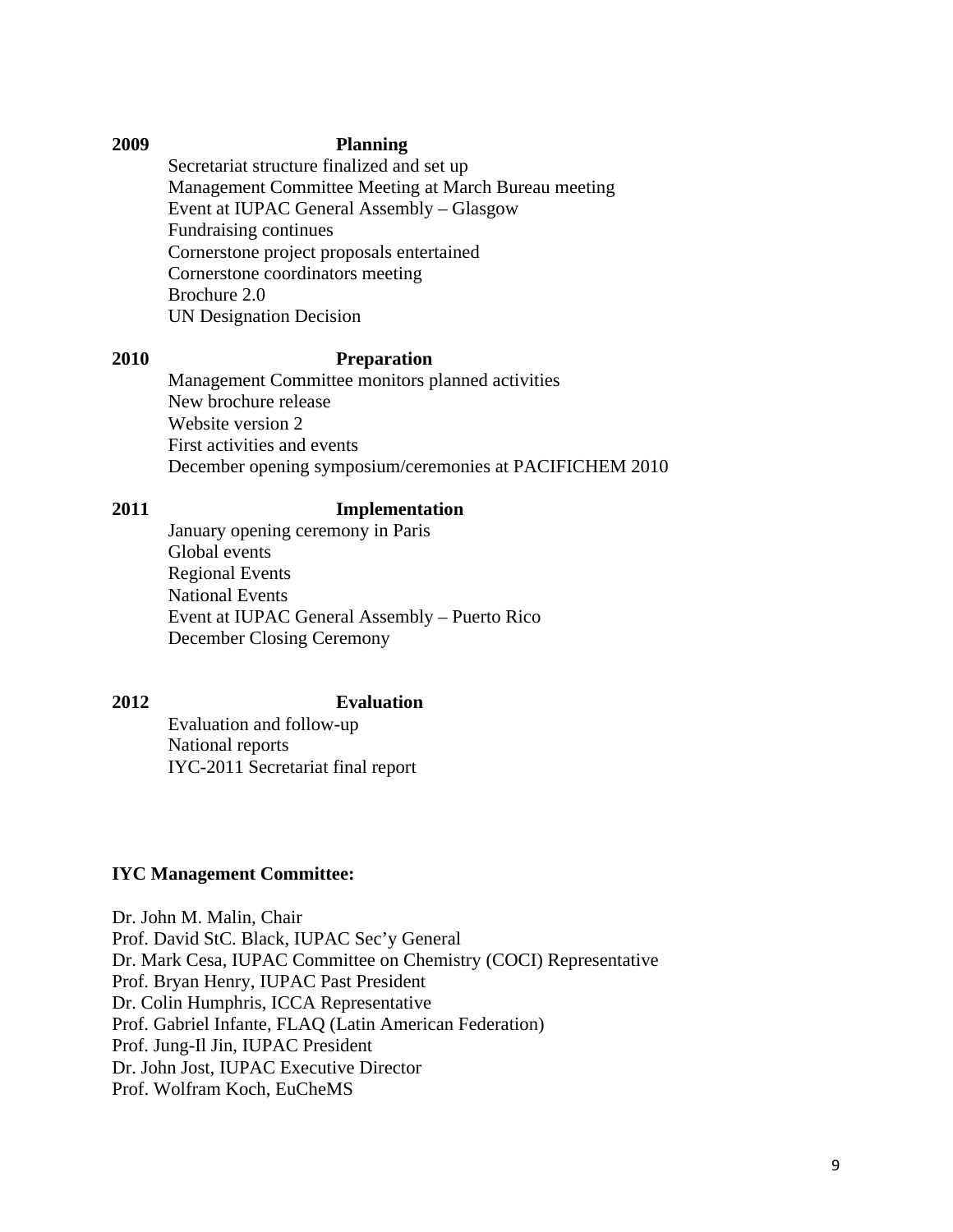Prof. Nicole Moreau, IUPAC Vice-President Prof. Peter G. Mahaffy, IUPAC Committee on Chemistry Education Dr. Ahmed M. Mohammed, FASC (African Federation) Prof. Ting-Kueh Soon, FACS (Asian Federation) Prof. Natalia Tarasova, Mendeleev University

**\*\*\*\*\*\*\*\*\*\*\*\*\*\*\*\*\*\*\*\*\*\*\*\*\*\*\*\*\*\*\*\*\*\*\*\*\*\*\*\*\*\*\*\*\*\*\*\*\*\*\*\*\*\*\*\*\*\*\*\*\*\*\*\*\*\*\*\*\*\*\*\*\*\*** 

**November, 2008** - A draft Strategic Marketing Plan had been presented by two consultants working with Fabienne Meyers and circulated to several members of the Management Committee. Based on the comments obtained a formal proposal was prepared.

#### **\*\*\*\*\*\*\*\*\*\*\*\*\*\*\*\*\*\*\*\*\*\*\*\*\*\*\*\*\*\*\*\*\*\*\*\*\*\*\*\*\*\*\*\*\*\*\*\*\*\*\*\*\*\*\*\*\*\*\*\*\*\*\*\*\*\*\*\*\*\*\*\*\*\***

**December 2008, Paris, France.** The UN General Assembly designated 2011 as the International Year of Chemistry.

**\*\*\*\*\*\*\*\*\*\*\*\*\*\*\*\*\*\*\*\*\*\*\*\*\*\*\*\*\*\*\*\*\*\*\*\*\*\*\*\*\*\*\*\*\*\*\*\*\*\*\*\*\*\*\*\*\*\*\*\*\*\*\*\*\*\*\*\*\*\*\*\*\*\*\*** 

**April 16, 2009, Meeting in Bratislava, Slovakia.** The Management Committee met in conjunction with the meeting there of the IU PAC Bureau. The following items were discussed:

### **1) Attracting Partners for IYC-2011**

- The committee congratulated Julia Hasler and Peter Mahaffy on their work resulting in the rapid designation of IYC-2011 by the United Nations General Assembly.
- Colin Humphris reported on interactions with the ICCA.
- Jung-Il Jin, David Black and Nicole Moreau reported on their recent meeting in Frankfurt, Germany with officers of the major European chemical societies - from France, Germany, Italy, Netherlands, Poland, Russia, Spain, Switzerland, and United Kingdom. Plans had been discussed for celebration of IYC-2011 by those organizations.
- Bryan Henry described his meetings with American Chemical Society officials during the ACS national meeting.
- Bryan Henry and John Malin outlined their meeting with RSC President C. David Garner. Garner noted that the African Chemistry Congress would meet in January 2011 and offered RSC's assistance in making IYC a highlight of that meeting.
- Prof. Jin reported on a meeting held the previous day with representatives of the chemical societies of Austria, Bulgaria, Czech Republic, Slovenia and Slovakia. He also described his meetings with the Secretary-General of the United Nations and his contact with the UN Office of Cultural and Scientific Affairs.
- Peter Mahaffy reported on his discussions with the Chemical Heritage Foundation.
- 2) **Logo and Website**. The IYC-2011 logo design and the slogan "Chemistry Our Life, Our Future" were accepted by the committee. It was decided that official documentation and the website would feature the IYC logo linked with those of UNESCO and IUPAC.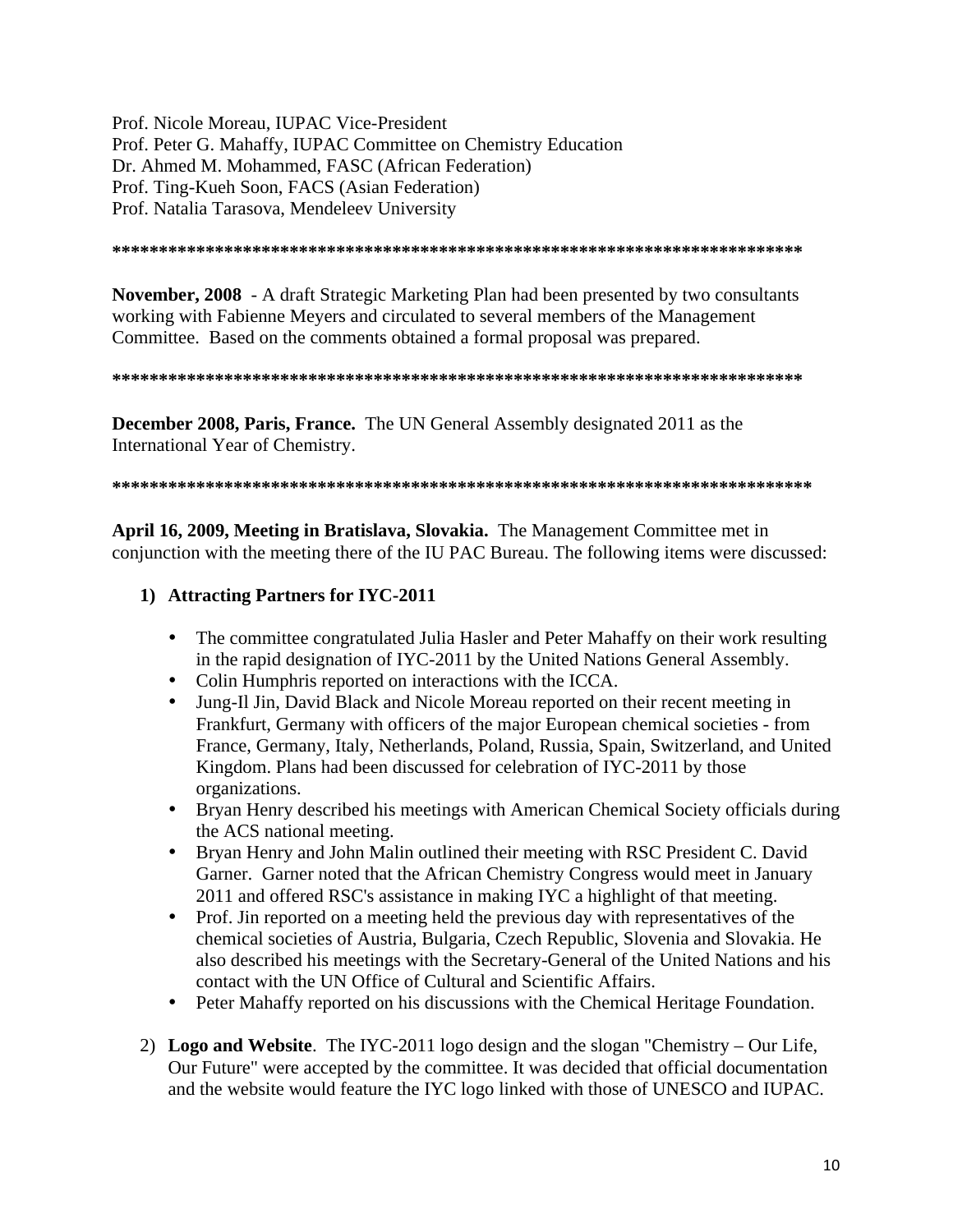Fabienne Meyers briefed the committee on the current stage of IYC website development, with a target release date of August 2009. The website was constructed based partly on the experience of the International Year of Astronomy. Main areas included an open ideas forum for discussion of events and activities and the facility for submitting proposals for approval of local activities proposed around the world. The website would offer a place for official sponsors of IYC to display their logos and for other supporting organizations and individuals to be recognized – relevant to fundraising.

- 3) **Guidelines for Recognized IYC-2011 Events**. Wolfram Koch presented a proposal from the working group on guidelines for proposed events. Events or activities would be considered eligible as a part of IYC, and use of the logo would be authorized provided they addressed one of the objectives of the year, which were:
	- Increase the public appreciation of chemistry in meeting world needs
	- Increase the interest of young people in chemistry
	- Generate enthusiasm for the creative future of chemistry
	- Celebrate major historical events in chemistry including the centenaries of Mme. Curie's Nobel Prize and the founding of the International Association of Chemical **Societies**
- 4) **Staffing for IYC at the IUPAC Secretariat.** In response to concerns expressed by the committee that the work on IYC-2011 would create an overload at the IUPAC Secretariat, John Jost and David Black responded that, while the new Executive Director should join the staff early in 2010, and John Jost was subsequently retiring, John was scheduled to remain at RTP until the end of August 2010. His presence during that overlap was expected to help meet staffing needs.
- 5) **Fundraising.** The fundraising subcommittee was chaired by Prof. Sean Corish. Its main task was to raise money to pay the incremental costs of IYC to IUPAC, specifically for the main cornerstone events, the website and other publicity materials. The Management Committee envisioned (a) targeting various groups of donors by setting out the value propositions for those specific groups in particular versions of the Prospectus, and (b) establishing different levels of sponsorship for the international year, identifying those supporters whose names/logos would be displayed and how prominently. John Jost noted that since IUPAC is a 501(c)3 organization in the United States, contributions in the US would be tax-deductible.
- 6) **Planning for IYC Events**. The Committee agreed upon certain details of the following events, noting that more complete blueprints for those events would be needed in order to attract funds.
	- **IUPAC Congress and General Assembly in Glasgow**. The biennial meeting, scheduled for August 2009, was seen as an opportunity for chemistry societies worldwide to discuss and share ideas for IYC. Foremost among these opportunities was the World Chemistry Leadership Meeting (WCLM) which would provide a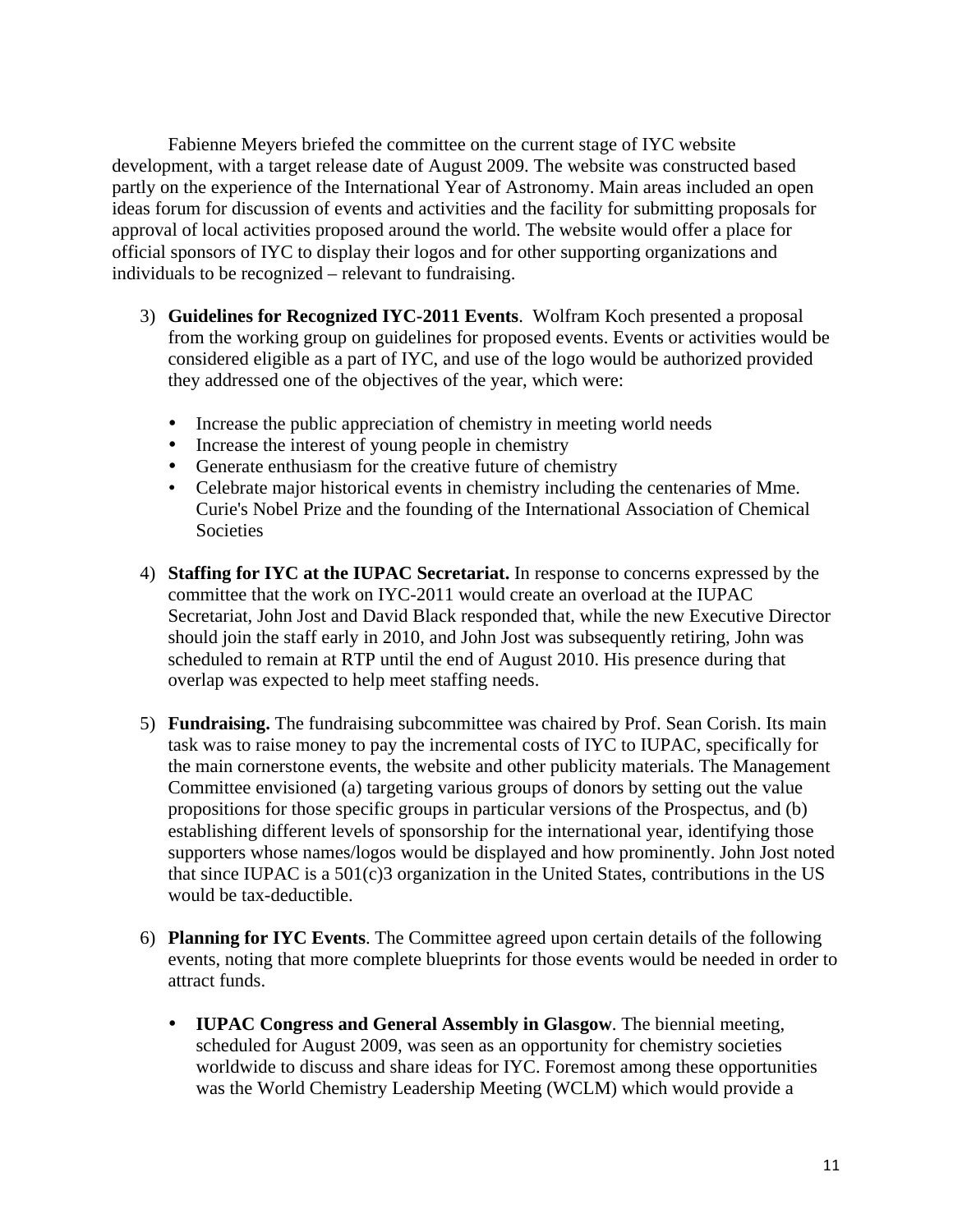mechanism for stakeholders to engage in the IYC-2011 planning process. The WCLM would take the form of a facilitated discussion in a theater- style layout. John Malin chaired a subcommittee formed to organize the WCLM. Secondly, Council delegates would be invited to roundtable discussions based on the four major IYC 2011 themes listed in the Prospectus. Results of the discussions would be reported to the WCL M and to the Council. Finally, a meeting would be arranged among the representatives of very large chemical societies during the Congress and General Assembly.

- **Inaugural event Paris January 27/28, 2011.** Plans were begun for IYC 2011 to be opened officially at the UNESCO offices in Paris. UNESCO would provide facilities for up to 800 attendees along with exhibition space for organizations and companies. IUPAC Vice-President Nicole Moreau agreed to chair a subcommittee to plan the details. (See following page for subcommittee memberships.)
- **PACIFICHEM 2010.** IYC began planning for a promotional reception at PACIFICHEM 2010, to generate publicity a month in advance of the official inauguration in Paris.
- **Congress and the General Assembly San Juan Puerto Rico, August 2011.**  Gabriel Infante informed the committee that the organizers in Puerto Rico were planning for a special session on behalf of IYC 2011 honoring the Nobel awards in chemistry and recognizing the contributions of women scientists.
- **IYC Closing Ceremony Brussels.** Dr. Jin reported that Dr. Paul Baekelmans had indicated he believed the Solvay Foundation would support a closing ceremony in Brussels at the end of 2011. Dr. Malin agreed to follow-up with Dr. Baekelmans and appointing a subcommittee
- **Marie-Sklowdowska-Curie Celebrations**. Nicole Moreau noted that she would meet with Polish scientists on May 6 to discuss events celebrating the centennial of the Nobel Prize given to Mme. Curie. A subcommittee to encourage events recognizing Mme. Curie's achievements and the role of women in chemistry was named with Natalia Tarasova as Chair.
- **Planning for Regional and National Events.** Reports from IUPAC officers and IYC Management Committee members indicated that the European and Central European Chemical societies, the RSC, ACS and the Puerto Rican organizers of the 2011 Congress and General Assembly were very much aware of IYC 2011. Plans for activities had advanced rapidly in the USA, France and Germany. In the United States the Director of the Chemistry Division of National Science Foundation had declared the Division to be receptive to proposals for IYC activities. In Germany the GDCh had met with stakeholders to discuss funding. Planning in France for the opening event had already begun. The L'Oreal Foundation reportedly planned to sponsor an event in March 2011 celebrating the contributions of women to science, focusing on New Materials.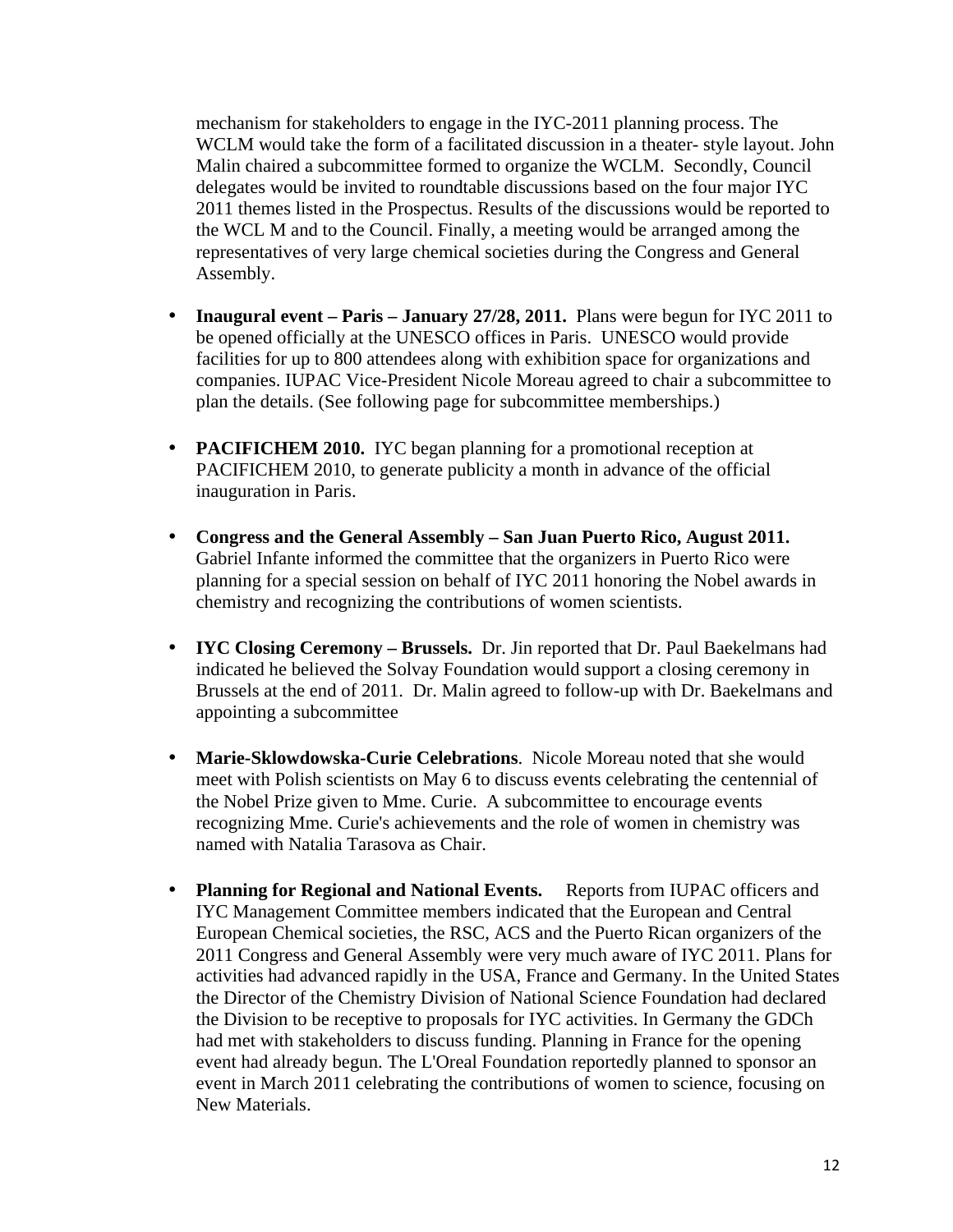A detailed list of action items was prepared and followed through by the relevant members of the Management Committee.

- 7) **Subcommittees. The following subcommittees were appointed. For some subcommittees, membership was later expanded by invitation of the subcommittee chair.**
- 1. *WCLM in Glasgow*: John Malin (Chair), Mark Cesa, Bryan Henry, Colin Humphris
- 2. *Round Tables in Glasgow*: Natalia Tarasova (Chair) Peter Mahaffy, Anders Kallner, Stan Penczek
- 3. *Mme Curie Celebrations and Women in Chemistry*: Natalia Tarasova (Chair), Brigitte van Tiggelen, Nicole Moreau
- 4. *Paris Celebration*: Nicole Moreau (Chair), Paul Baekelmans, Christopher Buxtorf, Gilberte Chambaud, Bernard Chambon, Julia Hasler, Oliver Homolle, François Rocquet
- 5. *San Juan Celebration*: Gabriel Infante (Chair), Bryan Henry, David Black, Peter Mahaffy, Ram Lamba, additional Puerto Rican representatives
- 6. *Brussels Celebration*: Paul Baekelmans (Chair) Jung-Il Jin, Nicole Moreau, Fabienne Meyers, Colin Humphris
- 7. *Fundraising:* Sean Corish (Chair), John Malin, Colin Humphris, Julia Hasler, Leiv Sydnes, Michael Droescher, Mark Cesa
- 8. *PACIFICHEM Celebration*: John Malin (Chair), Kaz Tatsumi, David Black, Fabienne Meyers, Katie Bowman (NAS)
- 9. *Africa Congress Celebration*: Ahmed Mohammed (Chair), Neal Coville, Mike Booth, Nicole Moreau
- 10. *CHEMRAWN on Chemistry and Sustainable Development:* Leiv Sydnes (Chair), Maria van Dam-Mieras
- 11. *Prospectus Revisions*: John Malin (Chair), Peter Mahaffy, Mark Cesa, Colin Humphris

\*\*\*\*\*\*\*\*\*\*\*\*\*\*\*\*\*\*\*\*\*\*\*\*\*\*\*\*\*\*\*\*\*\*\*\*\*\*\*\*\*\*\*\*\*\*\*\*\*\*\*\*\*\*\*\*\*\*\*\*\*\*\*\*\*\*\*\*\*\*\*\*\*\*\*\*\*

#### **August 4, 2009, Meeting in Glasgow, Scotland.** The following items were considered:

- **1) Website.** Fabienne Meyers describe the newest version of the website which had been substantially updated in July.
- **2) Fundraising.** Sean Corish noted that the fundraising subcommittee had met twice. He distributed a written report with budget estimates for the activities and events that IUPAC would be supporting, with a preliminary cost estimate of \$1.6 million. It was agreed that a coherent approach to sponsors would be important, that coordination among groups raising funds at national or regional levels would have to take place, and that some level of distinction would need to be drawn among those sponsors supporting specific events and those prepared to support IYC 2011 as a whole. Additional points were raised as follows: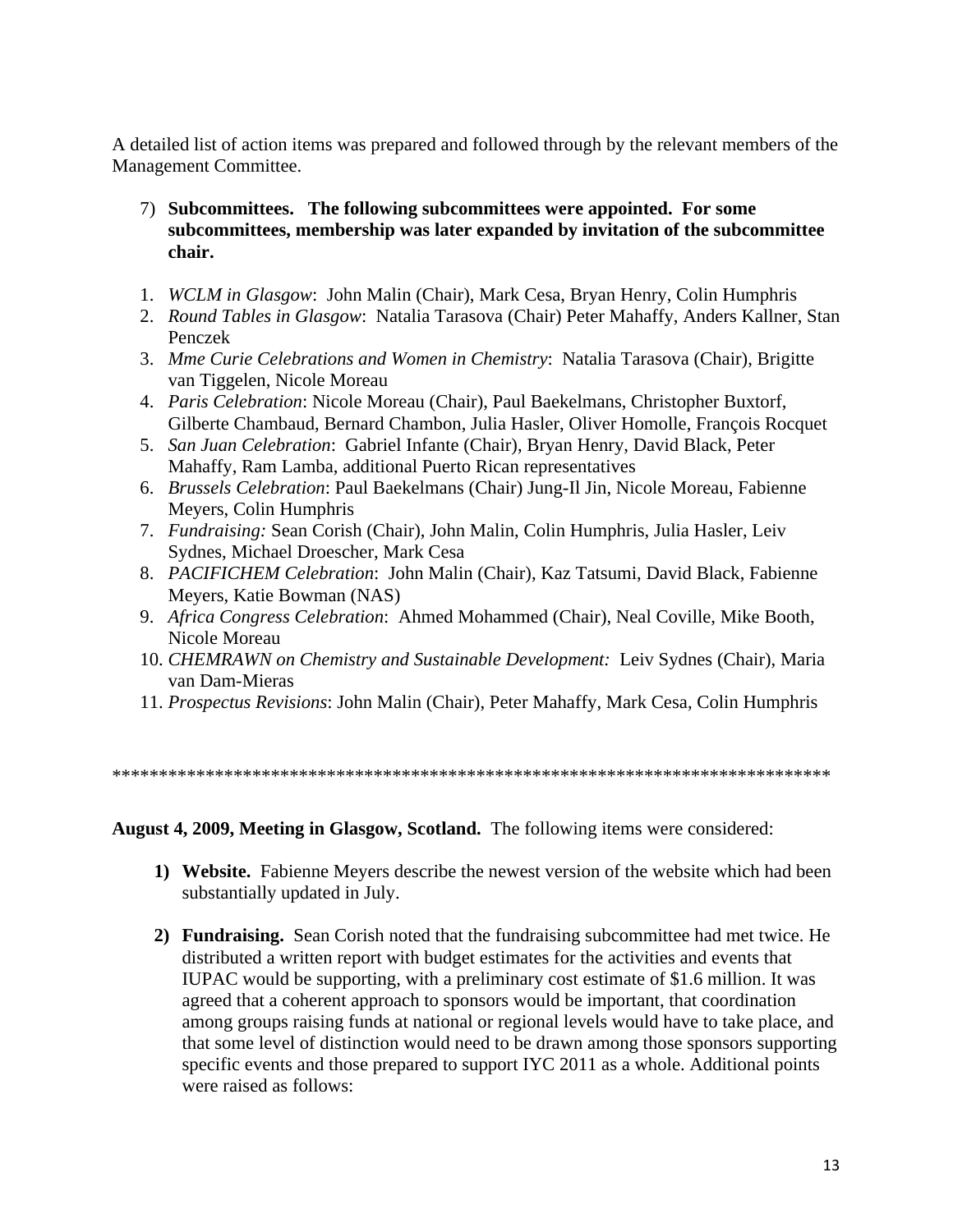- Fundraising would be an effort to recoup expenditures by the union with the goal of making participation in IYC 2011 cost neutral.
- Whenever possible, IUPAC would need to employ personal contacts with individuals such as CEOs and company directors, using a document tailored to the interests of the proposed sponsoring organization.
- Because additional expertise would be needed in contacting foundations, corporations and government funding agencies, the committee believed that IUPAC should hire a professional fundraiser.
- Peter Mahaffy suggested the funding of the Global Experiment might serve as a unifying factor, in that a request might be made to the European Commission's Seventh Framework Program. Ales Fajgelj noted that the International Atomic Energy Agency might also be a source of funds, although that agency's budget for 2011 was already set.
- Gabriel Infante noted that the Collegio de Quimicos in Puerto Rico already had arranged some sponsorship agreements

### **3) Discussion if IYC 2011 Cornerstone Events.**

- **a. Glasgow Congress and General Assembly**. John Malin noted the successful World Chemistry Leadership Meeting (WCL M) which had been held several days before on Tuesday, August 4. WCLM attendance was nearly 120 persons, even though only 80 had signed up in advance. Natalia Tarasova announced that four roundtable discussions, each addressing one of the aspects of IYC 2011, were held successfully on Monday afternoon August 3. The discussion leaders were expected to report during the Council meeting on August 6.
- **b. Inaugural event Paris January 2011**. Nicole Moreau referred to her written report of the meeting of the inaugural event planning committee. The report included updates on use of the auditorium at UNESCO headquarters, use of the UNESCO foyer area for exhibits, logistics of the luncheon, the need for a well-known Chairperson to be recruited for the opening event, use of the joint UNESCO/IUPAC logo, the languages of the opening ceremony which would be English and French with simultaneous translation, and the showing of a short film about the life of Mme. Curie.
- **c. Maria Sklowdowska-Curie Celebrations**. Nicole Moreau announced that an event would be organized in Paris at La Sorbonne immediately after the opening ceremony. The granddaughter of Mme. Curie had agreed to attend. Another celebration was scheduled to take place in Poland during 2011.
- **d. Puerto Rico 2011 Congress and General Assembly.** Gabriel Infante informed the committee that the Congress had the support of the government of Puerto Rico through its Convention Bureau and Tourist Authority. Five Nobel Laureates had been recruited as plenary lecturers. Colin Humphris noted that, in addition to the Congress events described by Gabriel Infante, a General Assembly event such as a WCL M focused on chemistry and sustainability, should be organized.

### **4) Reports from IUPAC Organizations on Participation in IYC 2011**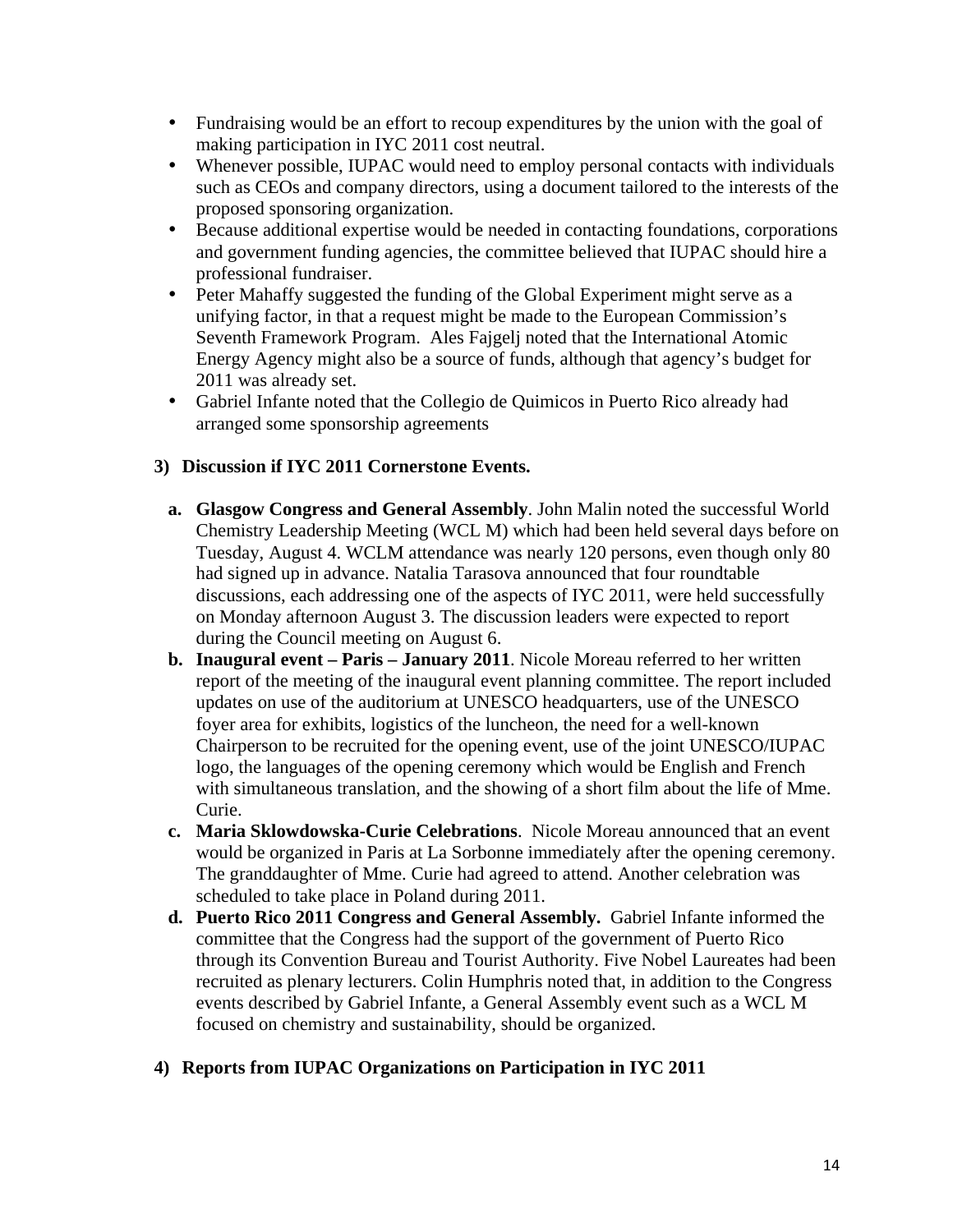- **CCE** Peter Mahaffy discussed CCE's special planning committee which was working to formulate a global water experiment as a unifying event. Other ideas included contacting national chemical societies about establishing a single worldwide chemistry day or week, collecting individual chemists stories, considering a celebration of chemistry and stamps and also development of an IYC 2011 coin that might be a used as a prize in geo-caching. David Black noted that an isotopic periodic table is being developed for educational purposes.
- **COCI.** Mark Cesa reported for the Committee on Chemical Industry (COCI), which was discussing projects including creating of a commemorative stamp for IYC in the United States; using networking tools like Facebook to emphasize chemists service to the public; organizing a symposium or workshop in industrial chemistry; establishing an IUPAC industrial award or prize; and two ideas for CHEMRAWN conferences related to the science and capacity building issues raised by SAICM.
- **CHEMRAWN**. Leiv Sydnes announced that the CHEMRAWN Committee is interacting with the SAICM Secretariat, seeking funding for a conference on environmental issues as well as a general meeting about chemistry and sustainability.
- **IUPAC Divisions.** Michel Rossi reported that Division I (Physical and Biophysical Chemistry) had several ideas for IYC activities: a) an experiment on solar hydrolysis of water; b) an experiment in crystal growth, and c) an experiment in synthesis of nanotubes or polymers calculating the number of kilometers of either that could be produced under given conditions. Ales Fajgelj reported that Division V (Analytical Chemistry) would request proposals from the analytical chemistry community for participation in IYC 2011. The Analytical Chemistry Division contemplated an event highlighting the importance of reference material around the world, to demonstrate IUPAC's role in establishing international chemical standards.
- **Known Planning for Regional and National Events**. Many proposed national and regional activities were described at the morning World Chemistry Leadership Meeting. Bryan Henry announced that American Chemical Society had canvassed its committees and divisions and was developing an extensive list of IYC 2011 activities. Ahmed Mohammed noted that the African Chemistry Meeting was planned for January 2011 in South Africa.

#### **\*\*\*\*\*\*\*\*\*\*\*\*\*\*\*\*\*\*\*\*\*\*\*\*\*\*\*\*\*\*\*\*\*\*\*\*\*\*\*\*\*\*\*\*\*\*\*\*\*\*\*\*\*\*\*\*\*\*\*\*\*\*\*\*\*\*\*\*\*\*\*\*\*\*\*\*\*\***

#### **November 8, 2009, Meeting at IUPAC Headquarters.**

1) **Update from the IUPAC Executive Committee.** David Black reported that the Executive Committee had discussed several items related to IYC. Dr. Corish, IUPAC Treasurer, added that the Executive Committee, based on its own evaluation of the costs and benefits, had decided not to hire a professional fundraiser for IYC. However, it was stated that the Executive Committee did not intend to restrict the use of consultants for fundraising when specific expertise might be needed for a particular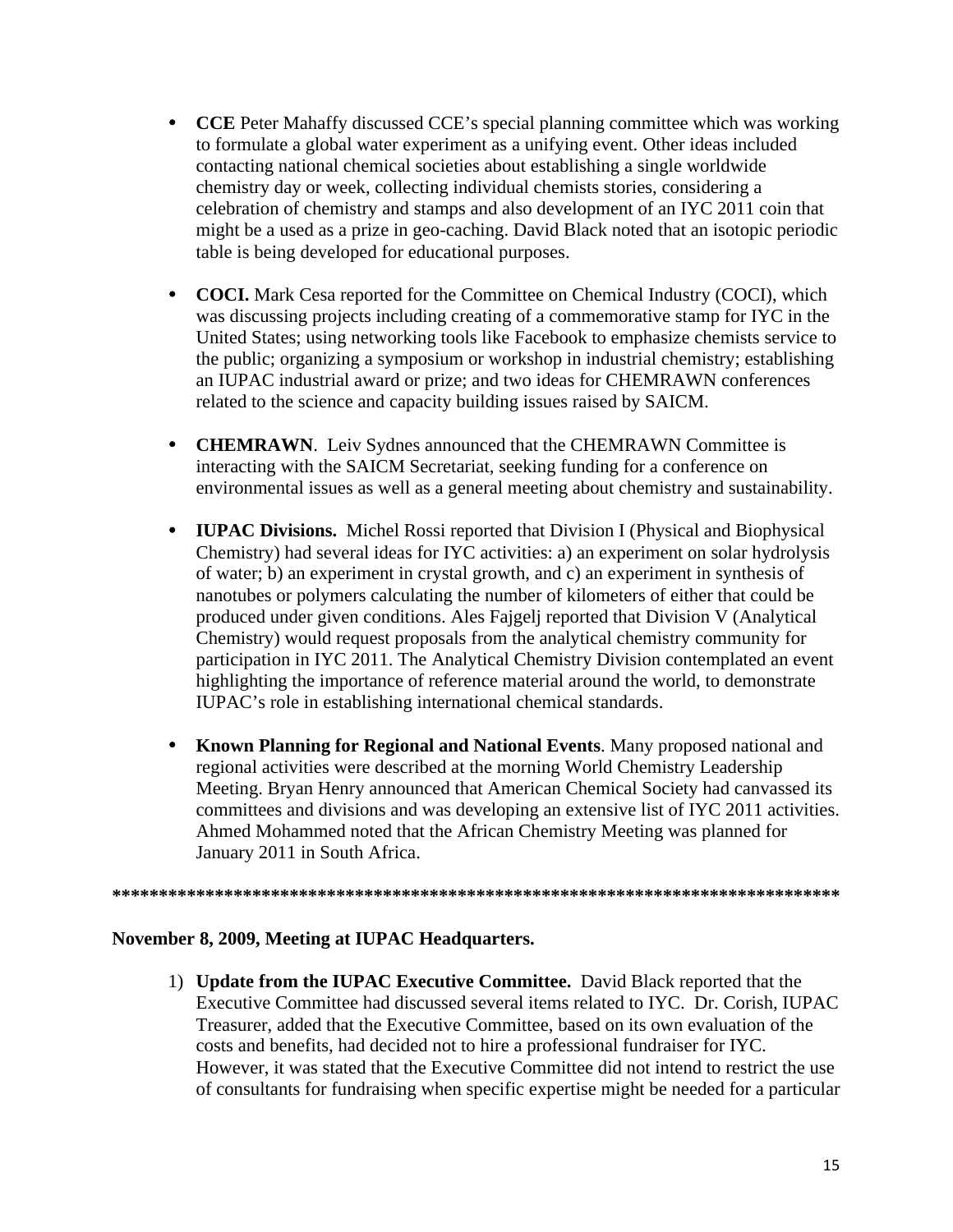purpose. The Executive Committee also decided to commit US\$500,000 to the IYC. With the expectation that this amount and more could be raised from outside sources, IUPAC was nevertheless prepared to spend this much from its Project System if necessary.

- 2) **Management Committee Role in IYC 2011.** Dr. Malin introduced Draft Terms of Reference for the Management Committee and there was a general discussion of (1) the role and responsibilities of the committee and (2) how an idea could become a IYC-2011 project or event. It was resolved that the latter process should be written down so that all those involved would clearly understand the responsibilities of the various groups involved in carrying a project through.
- 3) **Management Committee Expenses.** Dr. Malin noted that he had been asked to provide a revised project application to cover funding for the committee for the remainder of its existence. The application was expanded by adding the information requested (minutes of previous meetings) and it was resubmitted.
- 4) **Fundraising.** Prof. Corish indicated the report from his subcommittee, provided as part of the meeting agenda. He then reviewed the decision by the Executive Committee to set an overall budget of US\$500,000 for IYC related activities, emphasizing that this was not a budget allocation but rather an upper limit to what IUPAC was prepared to invest in the IYC. He noted that fundraising could not start until the program of activities for the IYC had been more fully defined. He also commented that coordination of fundraising among the groups arranging specific cornerstone events, the national groups, and the finance subcommittee would be important and relatively complex.
- 5) **IYC 2011 Outreach**. Prof. Henry noted that Dr. Malin had asked him to chair an outreach subcommittee which would be responsible for public communications.
- **Website** Fabienne Myers reviewed both the current state of the IYC website and the next phase of the development of the site, scheduled to become active in January 2010. The current site allowed individuals to register as participants in the IYC network and to post ideas on ideas page. The new functionalities would include the ability to register an activity or event in the site's online database. Users would be able to search the database for activities or events planned for a given country. There was some discussion of whether commercial links should be accepted for placement on the site and it was concluded not to accept them. The committee decided that guidelines for the use of the IYC logo on products should be developed. Prof. Corish agreed to draft guidelines for the use of the IYC logo on commercial products.
- **Brochure**. Dr. Jost reported he had signed a contract with UNESCO that provided funding for the design of an IYC brochure. Prof. Henry commented that this brochure would be targeted at the general public. The finance subcommittee would be developing a separate brochure for fundraising purposes.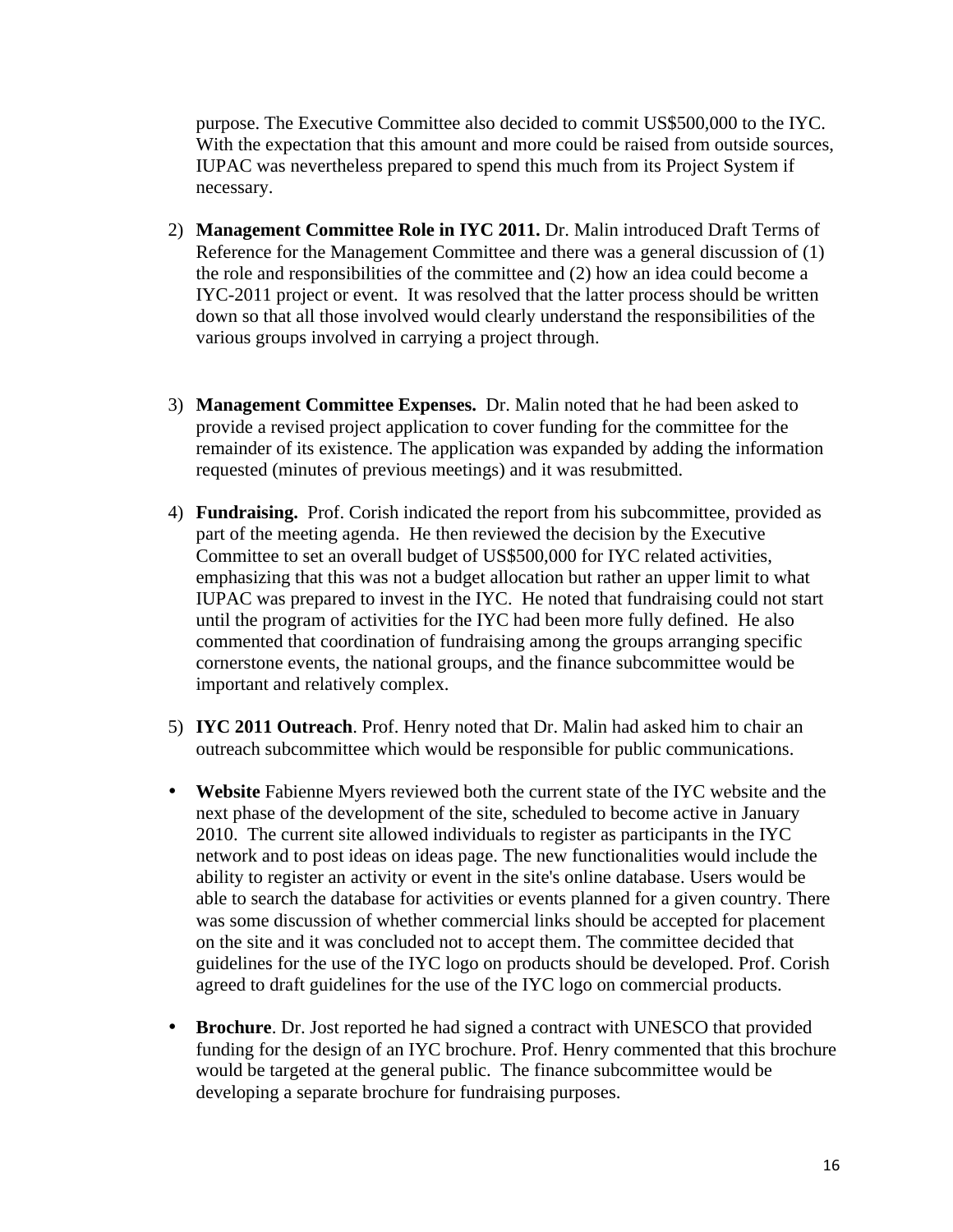• **PowerPoint Presentation.** The committee decided to update the current PowerPoint presentation on IYC for general use. Dr. Malin agreed to do this. Fabienne Myers agreed to work with a designer to create a consistent "look and feel" among the various brochures, presentations and posters that IYC 2011 would generate. Dr. Meyers reported also that the IUPAC conference calendar poster for 2010 would include the IYC slogan "Chemistry – Our Life, Our Future", while the 2011 calendar would include an IYC planner.

# **6) Activities Led by Management Committee/IUPAC Organizations.**

- Prof. Moreau reviewed the composition of the subcommittee and the preliminary program for the Inaugural Celebration in Paris. She noted an event planned for the following day to celebrate Marie Sklodowska-Curie's accomplishments.
- Dr. Malin discussed possible arrangements for the pre-2011 reception at **PACIFICHEM.**
- Information was received from Prof. Infante indicating that arrangements for the San Juan Congress and General Assembly were proceeding well.
- Prof. Moreau reported that planning for the Closing Ceremony was well advanced and the chemical industry in Belgium had pledged substantial support.
- Peter Mahaffy noted that the International Conference on Chemical Education would provide a venue for the meetings of project task groups for the unifying event. Proposals for funding were being developed.

# **7) Activities of Other Organizations.**

• The committee discussed reports of planned activities from societies in Europe, Canada, the United States, Asia, and Latin America. An inquiry was to be sent about status of an event at the Federation of African Chemical Societies meeting in January 2011.

\*\*\*\*\*\*\*\*\*\*\*\*\*\*\*\*\*\*\*\*\*\*\*\*\*\*\*\*\*\*\*\*\*\*\*\*\*\*\*\*\*\*\*\*\*\*\*\*\*\*\*\*\*\*\*\*\*\*\*\*\*\*\*\*\*\*\*\*\*\*\*\*\*\*\*\*\*\*

**November 2009 Second Project Request submitted for management Committee meeting support.**  \*\*\*\*\*\*\*\*\*\*\*\*\*\*\*\*\*\*\*\*\*\*\*\*\*\*\*\*\*\*\*\*\*\*\*\*\*\*\*\*\*\*\*\*\*\*\*\*\*\*\*\*\*\*\*\*\*\*\*\*\*\*\*\*\*\*\*\*\*\*\*\*\*\*\*\*\*\*

February 10, 2010 Conference Call. Dr. Malin distributed a written update of progress since the previous meeting. Noteworthy advances were:

- 1) **Cornerstone Events .** Dr. Nicole Moreau provided a preliminary outline and of the opening ceremony to be carried out at UNESCO headquarters in Paris starting on Thursday, January 27, 2011 and concluding the following day. She also gave details of the Franco-Polish celebration of Marie Curie to be held on January 29 at the Sorbonne.
- 2) **Fundraising.** Sean Corish reported that the fundraising subcommittee had met on November 9 at IUPAC headquarters to discuss four topics: 1) fundraising for the IUPAC program of IYC events, 2) opportunities that might be offered to potential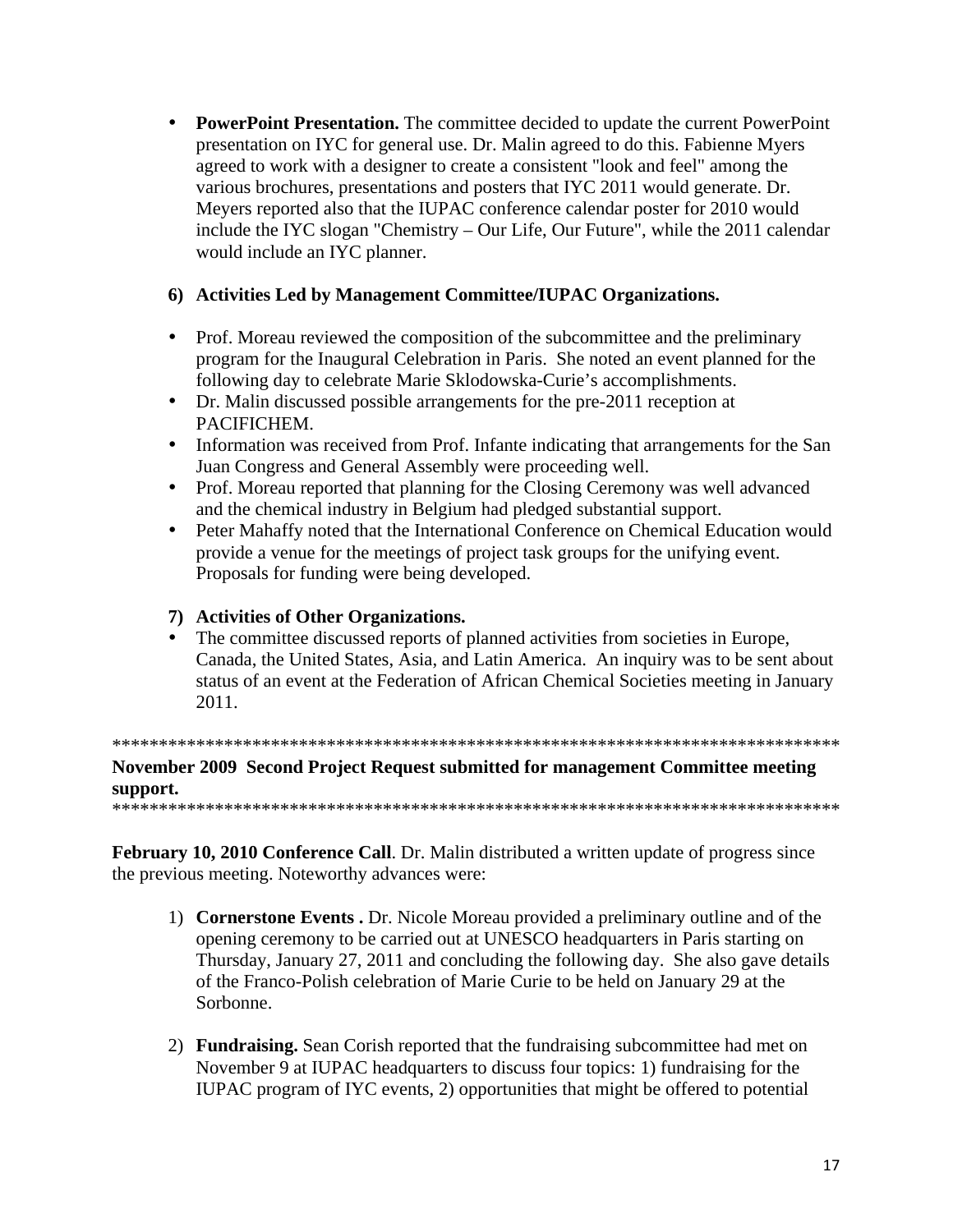sponsors, 3) the pricing structure to be adopted for sponsorship, and 4) the preparation of a list of potential donors. Possible categories of sponsors, depending upon the level of sponsorship, included **IYC Global Official Partners, IYC Organizers, IYC Associates, and Friends of the IYC.** Prof. Corish circulated to the committee a draft which set out the opportunities and charges for potential sponsors and a list of the special events they might be interested in funding.

- 3) **Outreach.** Dr. Myers and the website team had launched the latest version of the website in mid-January. The **IYC network** listed 738 contacts in 94 countries and the five cornerstone events including the opening and closing ceremonies, the 2011 Congress and General Assembly, the PACIFICHEM 2010 reception and the SACI/FASC meeting. The **IYC PowerPoint presentation** that originated with Mark Cesa and John Malin was made available on the Management Committee's Discussion Forum. IUPAC had received support from UNESCO to produce an **IYC 2011 brochure,** for which a designer was being contacted.
- 4) **American Chemistry Council.** Mark Cesa and John Malin reported they had met with staff of the American Chemistry Council on 20 November 2009 to discuss ACC's participation in IYC 2011. Considerable interest was generated in the Global Experiment, in which students around the world would research local methods of water purification and report their findings into a global mapping program such as provided by Google.
- 5) Mark Cesa noted that he had presented an overview of the IYC to members of the Danish Chemical Society in Copenhagen.

**\*\*\*\*\*\*\*\*\*\*\*\*\*\*\*\*\*\*\*\*\*\*\*\*\*\*\*\*\*\*\*\*\*\*\*\*\*\*\*\*\*\*\*\*\*\*\*\*\*\*\*\*\*\*\*\*\*\*\*\*\*\*\*\*\*\*\*\*\*\*\*\*\*\*\*** 

### **April 15, 2010. Meeting in Sofia Bulgaria.**

- *1.* **Management Committee Expenses**. John Malin announced that the project proposal requesting committee travel funds had been approved. It provided for the current meeting of the Management Committee and one more.
- 2. **Fundraising**. Sean Corish, Chair of the fundraising subcommittee, referred to his report which was provided with the agenda materials. He noted the subcommittee had met the previous day and the following points were raised in discussion:.
- In answer to a question about whether contributions would be tax-deductible, he said they would be in the USA and Switzerland but not in other countries where IUPAC does not have tax-fee status.
- A fundraising brochure had been produced and mailed to 132 Company Associates contacts with a cover letter inviting contributions for IYC. Early responses were slim. Corish reviewed the brochure content and noted that the Launch Committee for the Inaugural Event in Paris had created a slightly different version of that document.
- The Secretariat identified an additional 50 persons to whom the brochure would be mailed and the fundraising subcommittee discussed further development of the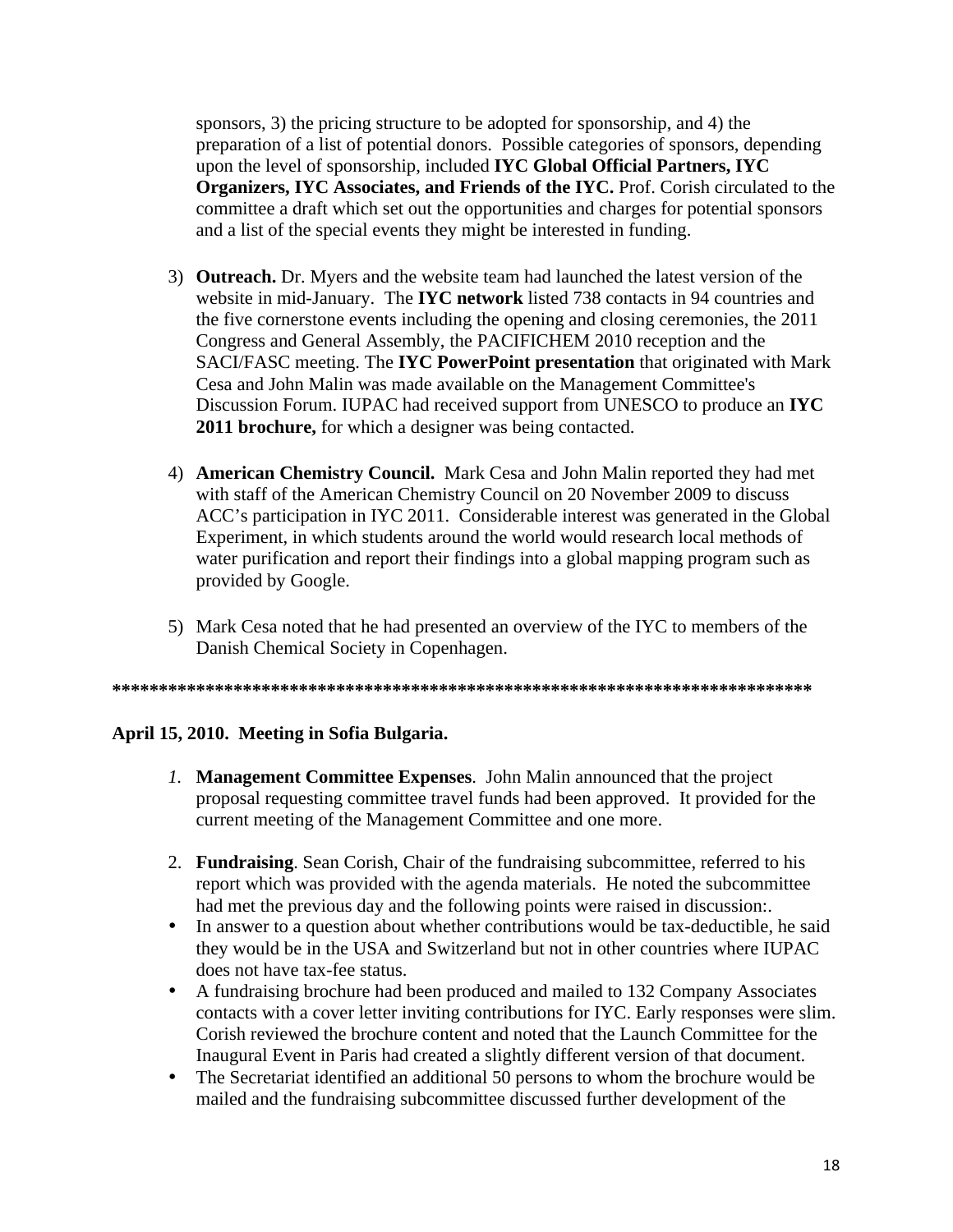brochure. Overall, the flyer was to be made available to IUPAC Divisions, to NAO's and some 10,000 brochures were to be printed for distribution at IUPAC sponsored conferences. However, it was expected to update these in stages over time, in order to add sponsors' logos whenever possible. .

- Dr. Corish envisioned a need for follow-up operations, particularly personal visits to potential contributors. It was hoped that COCI members, the IUPAC President and other officers would be available make these visits. Some funds, needed to pay necessary costs of their travel were to be provided for in the recent Project Proposal.
- Prof. Corish expressed the need to develop a list of contacts and to record fundraising activity by various IUPAC and, where known, non-IUPAC units in order to avoid redundant requests to any single donor. A staff member was needed at the IUPAC Secretariat to take charge of this activity as well as other IYC functions that needed to be managed centrally. Dr. Corish pointed out that the same practice was adopted by International Year of Astronomy organizers.
- When seeking support, it was considered important to establish contact with the CEOs of potential donor companies. Corish explained that a relationship was already being built with potential sponsors as some \$300k had come in supporting the opening and closing events. When visited, the CEO's of major corporations would already know, he said, what contributions their company was making and they would especially want to know what the promotional value of the IUPAC brochure would be to them. A key point to make with them was that sponsorship of IYC 2011 would be a major opportunity to disseminate the company name across the globe. Colin Humphris had been in discussions with Dow, Shell and BASF. Nicole Moreau noted that the President of the French Chemical Society was from BASF. She planned to approach him for support.
- The fundraising subcommittee expected to submit proposals to various funding agencies, including the European Commission, the Gates Foundation, and others. Julia Hasler added that some funds might be raised in relatively small amounts at UNESCO, particularly for IYC-2011 activities in developing countries. She added that UNESCO was receiving requests for both national and global events.
- Peter Mahaffy added that IYC should encourage development of "twinning" activities partnering developed and developing countries.
- An action item from the November 2009 meeting was a plan to send a grant application for \$30,000 to ICSU. Bryan Henry reported that he wrote a proposal which he forwarded for necessary additions by two relevant IUPAC Divisions.

Prof Corish noted that the subcommittee would pull all items together and communicate by conference call during the next several weeks. It planned to meet again on November 5, just before the scheduled Management Committee meeting at the Secretariat.

*3.* **IYC 2011 Website (Meyers).** Dr. Meyers provided an update on development of the Website. She noted that the key goals of the project were to publicize IYC 2011, to encourage active international participation and to act as a resource database and clearinghouse for all national activities. The proposed activities were vetted as they came in by Management Committee representatives. Her presentation included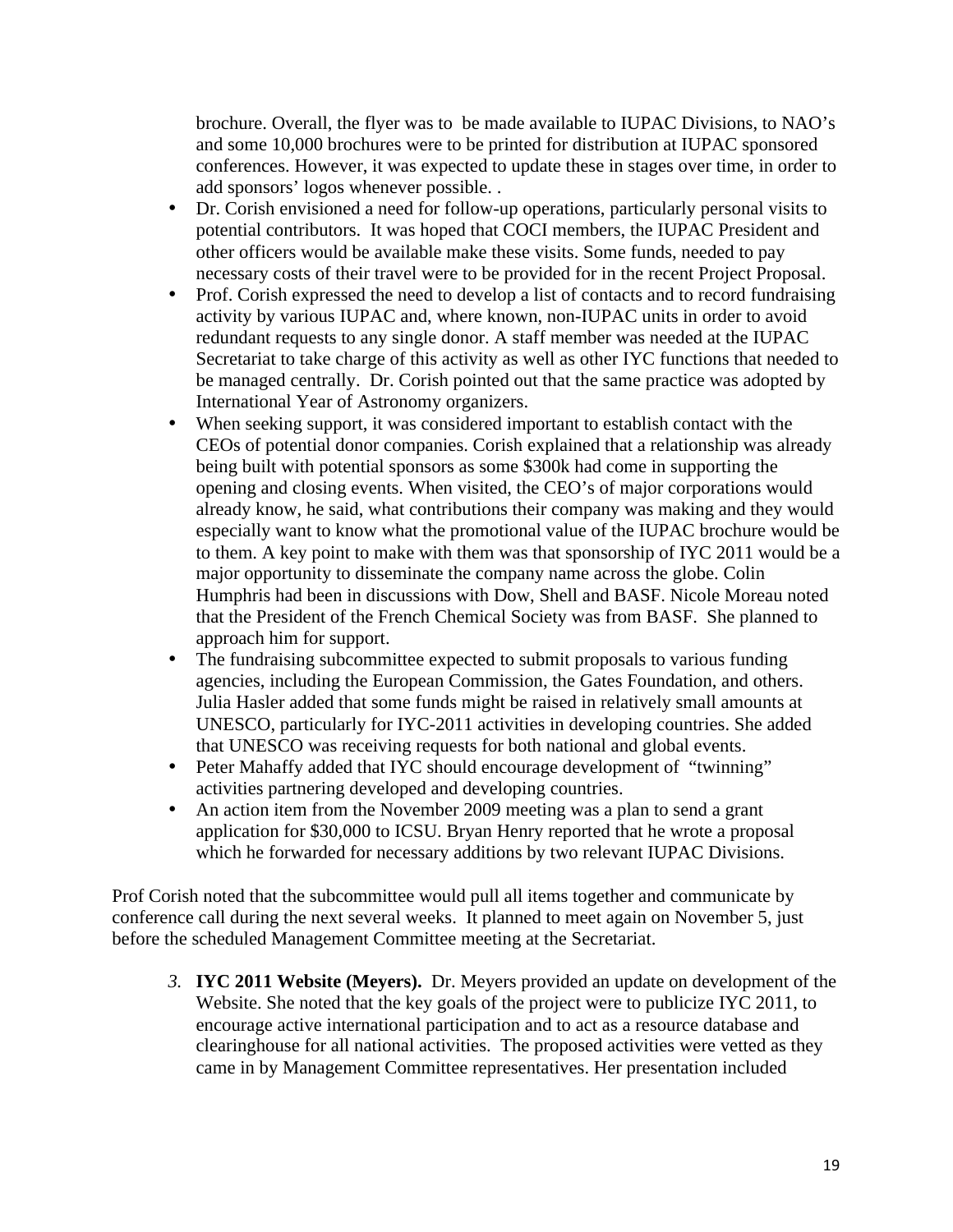examples of the screens available, general content, key ideas and visual cues. Dr. Meyers gave a view of the deployment timeline and noted the following:

- Over 1000 contacts were now listed and the number of queries was increasing substantially, as shown by Google analytics.
- The Ideas section was organized chronologically with the latest posting at the top.
- Individuals could build their own view of the site by selecting ideas and activities they might decide to follow.
- Anyone could submit an idea.
- So far only a few activities had been approved.
- Bryan Henry reported discussing with ACS staff their posting activities on the IAC-2011 website. They preferred to post them on the ACS site, so it appeared the IYC website would become a place for countries having no site of their own. One suggested strategy would be to solicit an activity from each large society that included a Web address listing their activities.
- It probably would not be wise to allow persons accessing the IYC 2011 site to be automatically become members of the site, since numerous queries would probably be generated by robot software.
- It was hoped to encourage greater use of the site. CEFIC, for example had many activities that could be posted.
- Publicizing the website might be assisted by including the URL just under the logo whenever the logo is published.

The committee congratulated Dr. Meyers on a job very well done.

- 4. **Outreach Committee.** Bryan Henry referred to his report which was distributed in advance of the meeting. A formal meeting of the Outreach Subcommittee was scheduled for Friday, April 16 to discuss overall communications strategy. Dr. Henry added the following:
- An effective PowerPoint presentation of IYC 2011 had been developed. It was available for downloading from the website and could be adapted for various uses.
- Fabienne Meyers spearheaded development of a brochure which was now available.
- The video project would be explored next.
- Bryan Henry and John Malin had written invited articles on IYC-2011 for a variety of publications.
- Julia Hasler would help publicize some IYC activities through the UNESCO magazine.
- Regarding IYC 2011 media relations strategy: Could we find some way to energize national and international news organizations like the NY Times, Scientific American, etc.? If so, we might need to look are engaging a media relations firm.
- IYC-2011 had been described in Wikipedia.
- **5) Inaugural Celebration Paris January** 2011 Nicole Moreau referred to her written report, noting that the Launch Ceremony at UNESCO Headquarters was being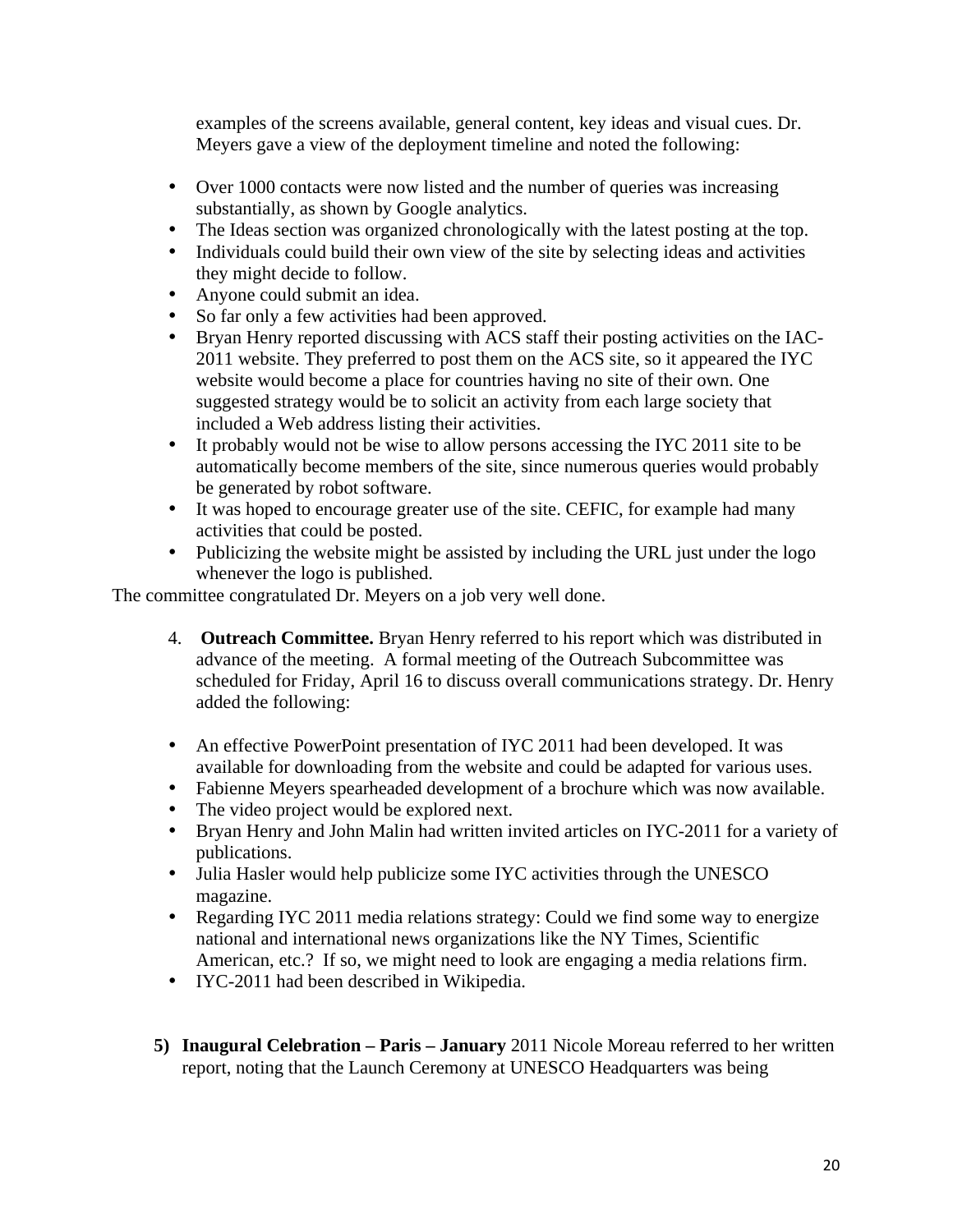developed together with Julia Hasler and three organizing committees. Arrangements were almost finished except for finances

- La Maison de la Chimie was planning to participate.<br>• The program could not be publicized vet but it was b
- The program could not be publicized yet, but it was being developed.
- The ceremony had the personal patronage of President Sarkosy.<br>• Speakers would probably include the French science minister, the
- Speakers would probably include the French science minister, the ICSU President from Ethiopia and Nobelist J-M Lehn.
- The intention was to emphasize that chemistry is a science of knowledge, rather than of toxic materials.
- There would be a speaker from China to discuss "Chemistry and the Progress of Civilization."
- Events involving women in chemistry would include a talk by Hélène Langevin-Joliot about her grandmother and a speech by Nobelist Ada Yonath. A women's breakfast initiative "Women Sharing a Moment of Chemistry" was being organized by Mary Garson.
- A speaker from BASF would describe global initiatives. There would also be a discussion of environment and climate issues.
- The Royal Society of Chemistry had been invited to suggest a speaker. There was no response as yet and Colin Humphris agreed to follow up.
- Humphris noted that the pharmaceutical industry in the UK had not so far been active in IYC. Nicole added, however, that in France the industry had been willing to contribute.
- The event program would also include elements of materials and space chemistry.<br>• There were plans for young musicians to provide a concert related to Chemistry
- There were plans for young musicians to provide a concert related to Chemistry including works by A. Borodin.
- Financing: At this point the organizers had raised 100,000 euros, including 50,000 from CEFIC, 25,000 from Dow, and 25,000 expected from Sanofi. There was hope for an additional 25,000 from BASF.
- Invitations to the opening event would be going out soon but most attendees would have to pay their own expenses. Terry Renner was asked to prepare an invitation going to most or all of the 200 countries in the UN. Probably 3 persons would be invited from each country including the President of the national chemical committee. Inviting young people was expected to be a financial challenge because it was also necessary to cover the expenses of eminent speakers, including the Nobelists.
- The organizers were considering a strategy of inviting NAOs from developing countries while asking European organizations to cover 2 people. from each country.
- It was suggested that the organizers pay special attention to countries who are signatories to the UN petition for designation of IYC-2011.
- The organizers planned to invite session chairs or choose them appropriately from among persons scheduled to attend.
- The official languages would be English and French, with simultaneous translation.
- A special person was needed to be responsible for visas. Nicole Moreau and Julia Hasler agreed to look into this and possibly request help from ICSU.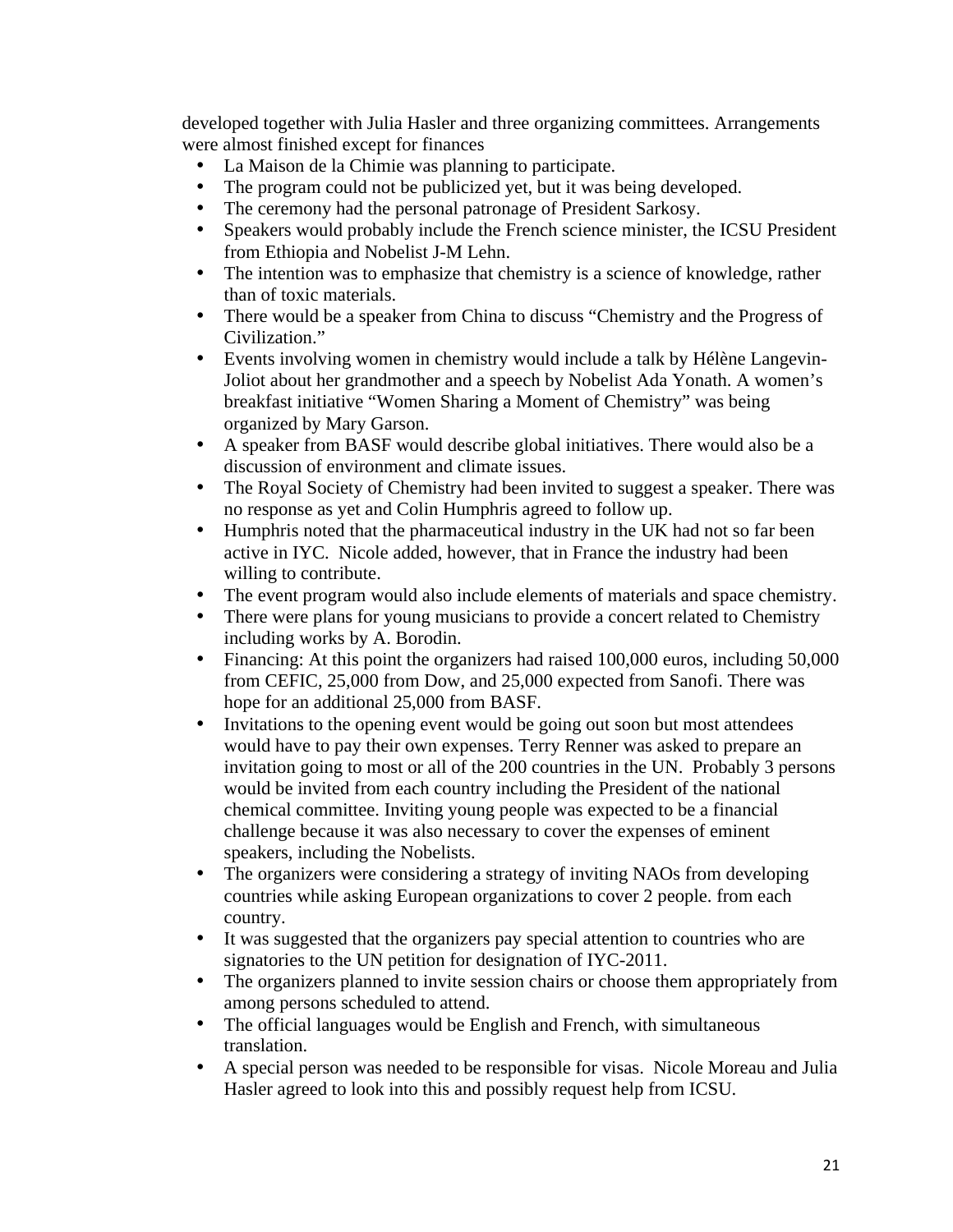- Nicole Moreau referred to the proposal from Mary Garson for an event called "Women Sharing a Chemical Moment in Time" that would be held in conjunction with the Launch Event.
- **6) SAIC/FASC Meeting January 2011**. John Malin noted that an update was received from Ahmed Mohammed regarding the SAIC/FASC Meeting scheduled to be held in January 2011 in Johannesburg. A program was being developed.
- **7) Subcommittee on Women in Chemistry Celebrations** Natalia Tarasova reported on discussions by the subcommittee, as follows:
	- Special celebrations of the achievements of Marie Curie were planned to take place in Poland and France. Other celebrations were planned for Norway, UK and elsewhere.
	- Fabienne Meyers agreed to search the IUPAC archives for contributions that women have made to the Union. She also was working on interviewing women chemists and publishing the interviews in *Chemistry International*. Other ideas included the following: (1) IUPAC could send a questionnaire to chemical organizations asking them list women in chemistry who had contributed significantly to chemistry. (2) Children could be asked to write compositions on their best female chemistry teacher. (3) A project could be organized to list and detail career possibilities for women in chemistry, (4) the career of Lisa Meitner, who played a major role in discovering of radioactivity, should be celebrated, (5) a prize should be established for women in chemistry and (6) IUPAC should recognize women who have already won IUPAC prizes, perhaps by dedication a special edition of *Chemistry International* or another journal to their career stories, (7) IYC-2011 should coordinate with the awarding of the L'Oreal prize for women in science, noting that the 2011 prize would go to a physicist, and (8) IUPAC should encourage the Third World Academy of Sciences to recognize women scientists.
- **8) PACIFICHEM 2010.** John Malin reported that he had written to Prof. Alper, Chair of the Pacifichem 2010 organizing committee, with a proposal to hold a reception hosting some 800 people at PACIFICHEM 2010 to publicize IYC 2011. Prof. Alper responded that if IYC were to distribute any publicity at PACIFICHEM, IYC would be required to purchase a booth in the PACIFICHEM exposition. Malin noted that after discussion with the IUPAC Secretariat, a booth had been ordered and IUPAC would cover the expenses of a staff member to be present there. The Management Committee discussed the proposed reception. It was decided that the costs of a large reception, which could approach some \$40k, would be unacceptable and a small reception, which would cost some \$4k, would reach only officials who are already aware of IYC 2011. The committee concluded a reception at PACIFICHEM would not be effective and the IUPAC booth would be sufficient to publicize IYC 2011. John Malin will inform the organizing committee of PACIFICHEM that the proposal to hold a reception is withdrawn.

Peter Mahaffy noted a suggestion coming from the committees organizing the Global Experiment on water purification and quality. It might be possible, he suggested, to hold a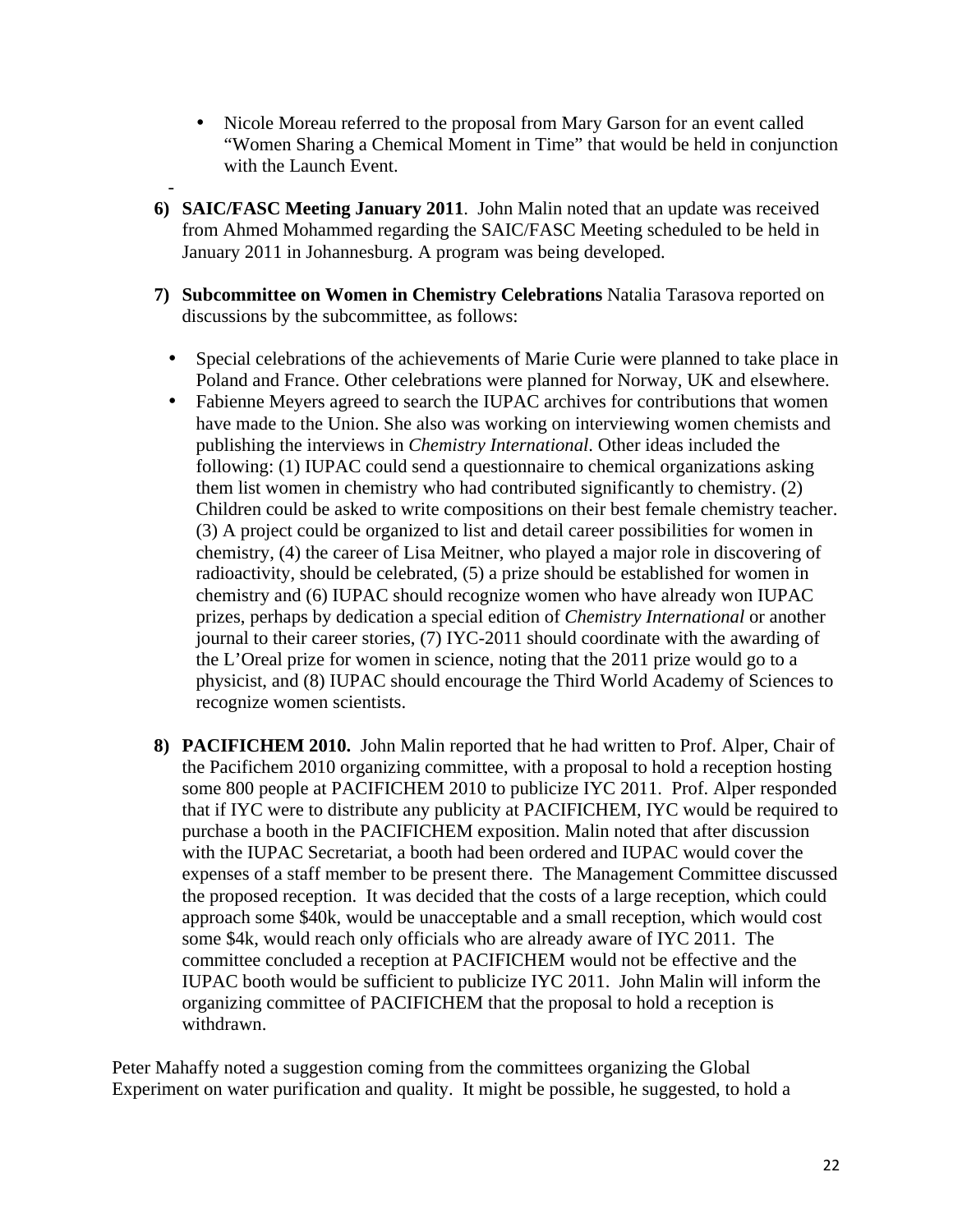media event in conjunction with PACIFICHEM where students would be publicized sampling water in Hawaii.

- **9) Congress and General Assembly, San Juan, PR, August 2011** Ram Lamba referred the committee to the written report distributed as part of the Agenda. He and others commented as follows:
- The United Nations Secretary General declined the organizing committee's invitation to present the opening address at the Congress.
- Ingrid Montez was working on a proposed Women in Science Symposium.
- A reception for Spanish-speaking scientists was proposed, to be hosted by Mario Molina.
- Fabienne Meyers asked: What are IUPAC/IYC doing specifically during the Congress, rather than in just the General Assembly? At this point there was no plan for specific activities or to have a booth in the exposition. The consensus was it would be important to make sure the Congress was branded as an IYC event.
- Ram Lamba added that the opening ceremony would feature school children dressed in the garb of their native countries. There would also be an event in which children could meet the Nobel Laureates..
	- **10) WCLM in Puerto Rico:** Colin Humphris reported on plans for the WCLM, a full day event on August 2, 2011 entitled "The Challenges for Chemistry in Sustainable Development". He referred to his written report distributed with the agenda materials. As noted above, it had been hoped to invite the UN General Secretary as a speaker. Although that invitation was declined, Humphris noted that the world is currently in the middle of a UNESCO-declared decade promoting sustainable development issues. The WCLM, it was expected, would implement an enhanced level of dialogue on sustainable development among the *scientific community* - represented by the IUPAC family, *Society* - represented by UN agencies and others, and the *appliers of science* meaning industry. An initial estimate of the WCLM budget was \$100K. This was included in the fundraising budget. Committee members was noted this would be substantially more expensive than previous WCLMs. Bryan Henry suggested that the International Council for Science, which has been heavily involved in sustainable development, might help with speakers costs and with developing cooperative activities. Peter Mahaffy asked whether there was a mechanism for getting the Division Presidents involved in the WCLM. Mark Cesa suggested the Divisional Presidents could participate in the working discussions and the roundtable plenary discussions.
	- **11)IYC-2011 Closing Ceremony John** Malin drew the attention of the Management Committee to Paul Baekelmans short report indicating that arrangements were on track.
	- **12) Unifying Even**t. Peter Mahaffy discussed plans for the Global Water Experiment, as described in materials distributed with the Agenda. Next, Mark Cesa described how CCE and the global chemical industry were involved. The event was to focus on (1) global challenges in providing to potable water and (2) understanding the fundamental principles of water. A worldwide water monitoring day was proposed in which young students would measure the pH of local bodies of water. It was felt that in making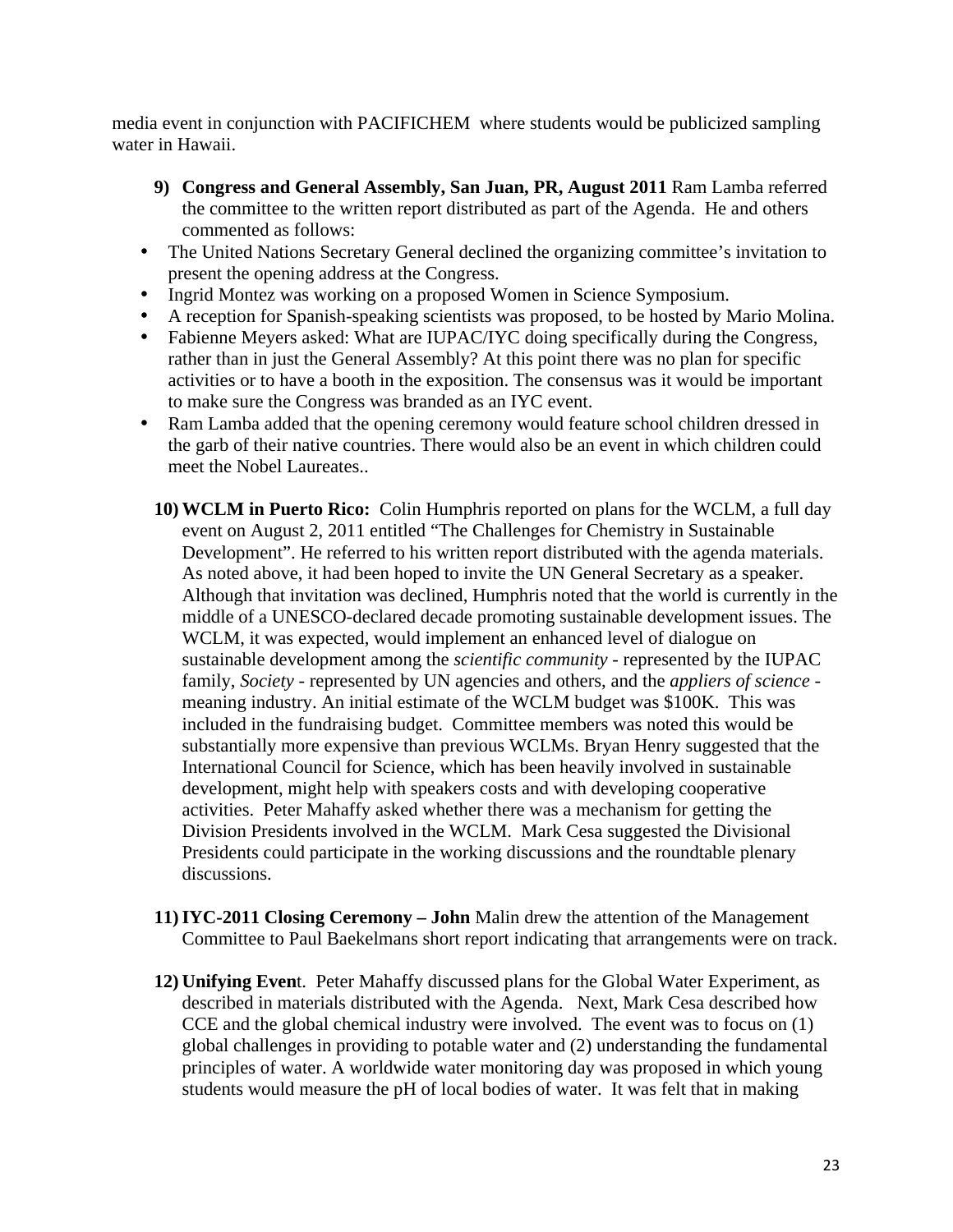arrangements to do this, IUPAC could develop global relationships that would last long after IYC-2011.

### **13) Reports from IUPAC organizations on participation in IYC-2011.**

- Peter Mahaffy reported for the Committee on Chemical Education on a Flying Chemists Program event in Ethiopia. His written report was distributed with the meeting agenda
- Mark Cesa discussed COCI's involvement with the Unifying Event and also the fact that the Closing Ceremony would have a substantially industrial focus. COCI was also involved in several planned CHEMRAWN conferences (described by CHEMRAWN Chair Leiv Sydnes) in fundraising for IYC-2011; in developing the IYC-2011 brochure; and in identification of industrial contacts worldwide.

# **14) Activities of Other Organizations**

- Wolfram Koch reported on activities of EuCheMs including a new book entitled "European Women in Chemistry" and other publications; on postage stamps honoring IYC-2011 and Mme. Curie; on trans-regional events such as "Chemistry Along the Rhine River" and "Chemistry on a Road through Central Europe"; and on other events.
- Natalia Tarasova described extensive plans by the Russian Federation to celebrate IYC-2011, noting that 300 years have passed since the birth of Michael Lomonosov, founder of the Russian Academy of Sciences. An IYC-2011 event was planned by the RAS in December.
- Bryan Henry described substantial plans for IYC-2011 events being organized in Canada and in the United States. He also presented a report on activities planned by the Royal Society of Chemistry.
- Nicole Moreau reported that French organizers would like to present a "molecule of the day". She was hoping to coordinate this with similar activities being organized around the world, for example in Brazil and the United States. John Malin promised to inquire with ACS about their "molecule of the day." Later, when he did so, it became clear that a unified "molecule" announcement would be difficult to coordinate internationally without sufficient staff support.
- Dr. Soon informed the committee that the Federation of Asian Chemical Societies was sponsoring activities such as an essay writing competition and an International Symposium on Women in Science and Engineering. He noted that 60% of the students of science in Malaysia are female.
- Jung-Il Jin noted that Korea had set up an organizing committee for IYC 2011 with funding from the Ministry of Science and Technology. Final plans were scheduled to appear soon.
- Prof. Tatsumi noted that Japan was making steady progress. One important activity was the Natural Museum of Science. Japan was hosting the Chemistry Olympiad in 2010 and it was expected the momentum generated there would carry over to IYC 2011. A website was under construction.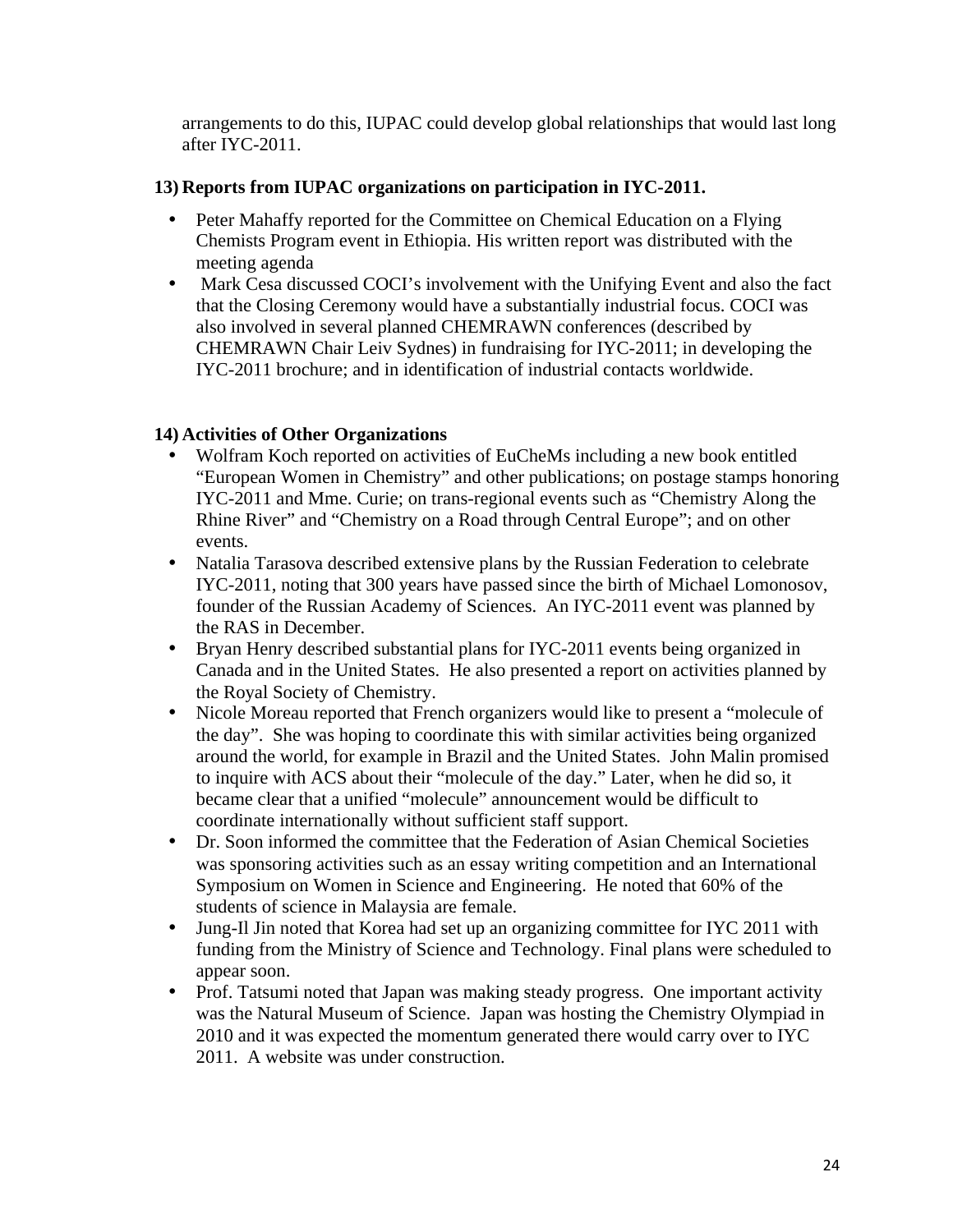- **15) Ongoing Committee Operations.** The committee discussed other old and new business and reviewed ideas and items not already covered. This included the following:
	- "Twinning as a concept", an idea introduced by Peter Mahaffy that countries in the developed world might help those in the developing world to participate jointly in IYC-2011.
	- Staffing as a Management Committee recommendation. Terry Renner, Sean Corish, Fabienne Meyers and David Black promised to discuss staffing needs and report back to the committee on how the IUPAC Secretariat could develop sufficient staffing to take advantage of the opportunities afforded by IYC-2011.
	- The use of several new videos produced by the Center for Visualization of Science.
	- Involvement of the Chemical History Foundation in IYC-2011.
	- A Request for RSC to ask the BBC to produce a series of documentaries about chemistry. It turned out this had been done. The syndicatable series was called. "Chemistry, a Volatile History."

\*\*\*\*\*\*\*\*\*\*\*\*\*\*\*\*\*\*\*\*\*\*\*\*\*\*\*\*\*\*\*\*\*\*\*\*\*\*\*\*\*\*\*\*\*\*\*\*\*\*\*\*\*\*\*\*\*\*\*\*\*\*\*\*\*\*\*\*\*\*\*\*\*\*\*\*\*

### **November 2010, Meeting at IUPAC Headquarters, Research Triangle Park, NC**

#### **1) Review of Action items list from the Sofia Meeting.**

- **a) Staffing needs.** Terry Renner noted that the workloads of several Secretariat staff members were being reorganized to provide support for various IYC tasks and projects coming up. He said that while he couldn't predict the future workload exactly, he expected to be able to meet any demands that might arise.
- **b) Website postings by large societies**. Fabienne Meyers noted that "Activity" postings listing the IYC operations of each large society are being solicited.
- **c) Publication of IYC activities by UNESCO**. Julia Hasler said that IYC activities are being included in UNESCO publications. An entire issue (May 2009) was devoted to chemistry and the new magazine *UNESCO Courier* would also feature IYC 2011 when the opportunity arose.
- **d) RSC Speaker at IYC Launch**. Colin Humphris reported that he had contacted RSC about a speaker for the launch ceremony.
- **e) UNESCO help with French entry visas.** Julia Hasler said that UNESCO staff were helping by providing invitation letters for persons coming to France for the launch event.
- **f) IYC Publicity materials to support the Curie celebrations and for use at the Third European Chemical Congress.** Fabienne Meyers noted that some materials had been developed and more were in process.
- **g) Identifying women who have been prominent in IUPAC**. Dr. Meyers said she had looked into the IYC archives and found images slated for use in the March issue of *Chemistry International.*
- **h) PACIFICHEM**. John Malin said that he had informed the PACIFICHEM organizers that IUPAC would not sponsor a reception.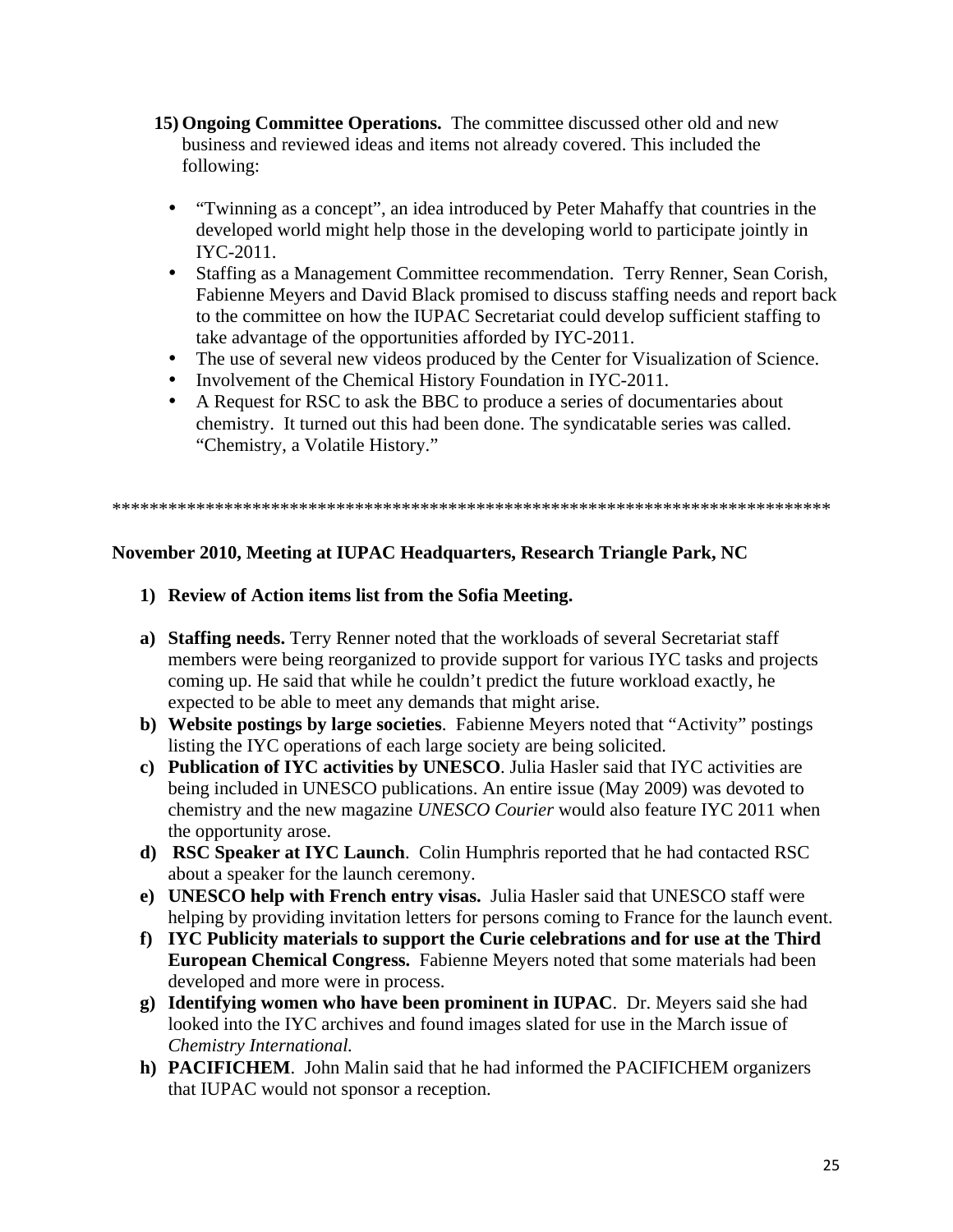- **i) Funding for the Closing Event.** Paul Baekelmans reported on the closing event in the course of this meeting (see below).
- **j) "Molecule of the Day**" John Malin noted that it wasn't clear how this could be organized and who would take responsibility. He reported that he had talked with Terry Taylor of ACS who would be interested in receiving a specific plan. Nicole Moreau said that people at the French Chemical Society were interested in having a coordinated list of molecules worldwide. She had also spoken to David Phillips at RSC who voiced interest in the project. What was needed, she said, would be a list of molecules and a short, interesting vignette about each one. Coordinating this effort on the web was seen as one of those extra duties that would need to be carried out by the Secretariat. The suggestion was made that the list might be placed on the website as an IYC activity.
- **k) Sept. Conference Call notes.** John Malin referred to the notes which have been posted on the Management Committee discussion forum. They were not discussed further.
- *2)* **Fundraising** Prof. Corish provided an update.
	- This week an important fundraising goal was achieved when Dow became a global partner.
	- The launch and closing events were successfully engaging in their own fundraising. Thus, little of the funds raised by IUPAC would be required, although some costs would arise from the Puerto meeting.
	- The committee recommended that \$150k be set aside to help fund the Global Water Experiment.
	- The committee was still negotiating with three potential donors, whom he did not wish to name publicly.
	- Paul Baekelmans noted that Dow, DuPont and BASF were sponsoring the Closing Ceremony. Sean Corish added that IYC-2011 is trying not to 'double dip." Baekelmans added that approaching pharmaceutical firms had been difficult because they don't want to be identified with chemistry. Nicole Moreau said that for the opening ceremony those firms had contacted her. She urged the use of personal contacts.
	- Colin Humphris noted that there is need to acknowledge formally all the sources of funding, including those for "cornerstone events". Sean Corish noted that he had begun compiling that list, partly in hopes of being able to "lever up" those donors. Some potential sponsors are being saved by Brussels organizers as a "second line".
	- David Black added that, as chemistry is the basis for all pharmaceutical formulations, one would need to make the case that IYC-2011 is good advertising for pharmaceutical companies, especially in Puerto Rico where many of them have established plants. Gabriel Infante noted that Pfizer, Waters, and Agilent were Congress sponsors.
	- It was pointed out that the Website has the sponsors' logos prominently displayed.
	- Paul Baekelmans pointed out that there undoubtedly would be many 'in kind' contributions that may never be known, but in some cases where they are identified they might be listed as activities.
	- The committee expressed hope the Global Water experiment could be supported in the amount of \$150k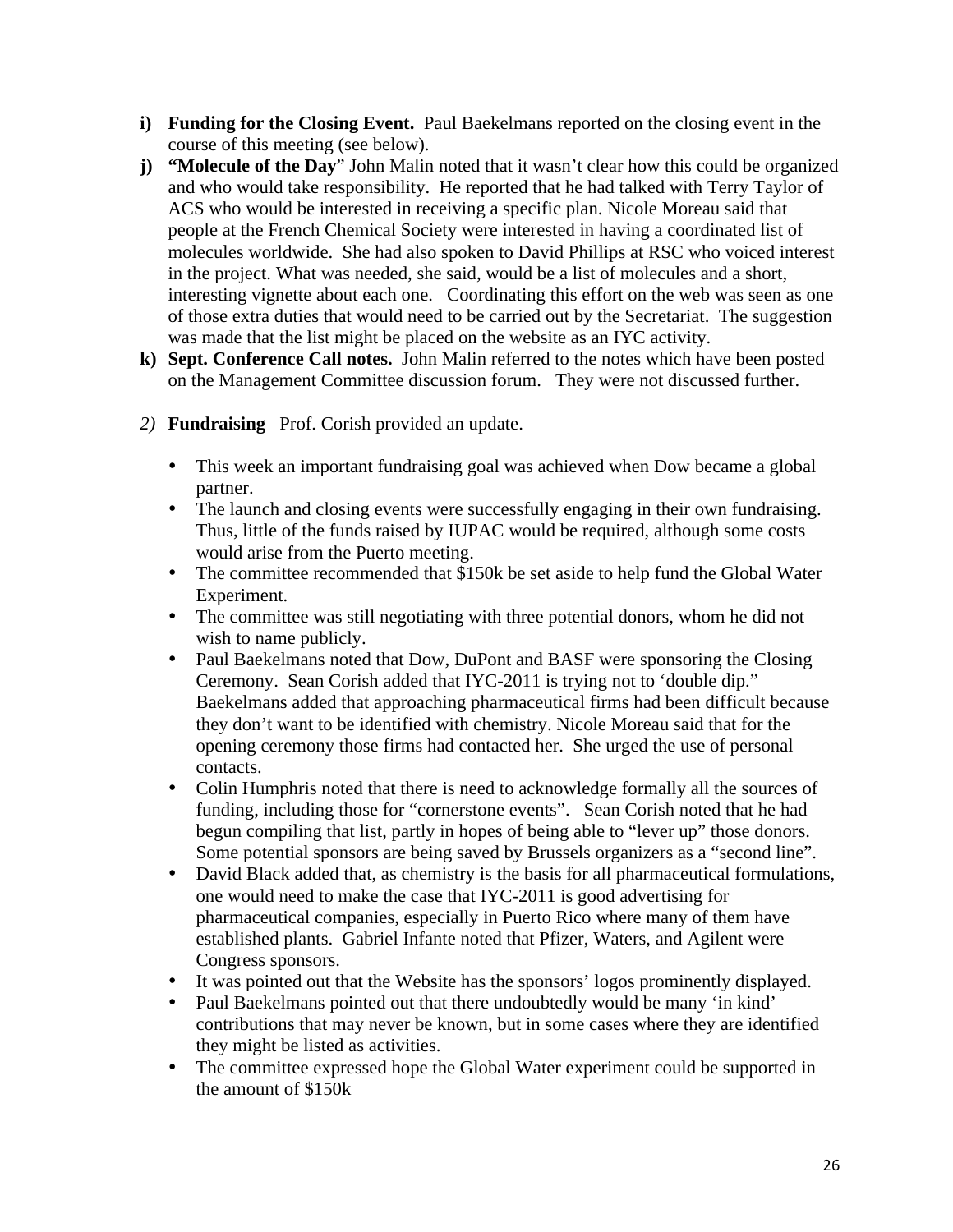#### *3)* **Formal Record of Events & Follow-up by the Management Committee**

John Malin noted that it would be important to remember and, wherever possible, build on what IYC-2011 has accomplished. For example, having established a relationship between UNESCO and IUPAC, and having built relationships with sponsors and industry one should think about how to maintain these partnerships. Committee members shared their thoughts:

- With the intention of providing momentum to chemistry in the years following IYC-2011, one should be thinking about a position paper and a formal report. It might be coordinated through the Bureau.
- Julia Hasler added that such a report would need to be referred also to the UN General Assembly. In that would lie the possibility of having all the IYC-2011 work formally recognized. She believed the new Asst Director for General Sciences at UNESCO would be very interested.
- The report would need to include a critical assessment. A small task group among the Management Committee should continue to work on this.
- IUPAC could produce a special IYC-2011 summary as its biennial report.
- 4) **Inaugural Celebration.** Nicole Moreau and Julia Hasler showed the cover of the brochure for the launch ceremony and described the program as shown in the document. Julia Hasler noted that the UNESCO Director General and a Minister would be highlighted in the program. She showed the physical layout of UNESCO and discussed the arrangement of booths for the Global Experiment and the chemistry of climate change, the showing of video clips and other features of the exposition.
	- Invitations were being sent out. Typically it was felt necessary to send out 3000 to get 1000 responses. So far, one-half of the room was reserved, but 400 seats remained available and about one-fourth of NAO's had not responded. Some 300 more replies were expected from NAOs by the end of registration. Committee members noted there was a need to follow up. Paul Baekelmans requested a copy of the invitation list.
	- Young people responded very well but for them the biggest difficulty was funding the trip. Dr. Moreau said that chemistry students from the Grandes Ecoles could welcome some students in their homes.
	- Peter Mahaffy suggested holding a panel at the end to discuss "The Role of Chemistry in Addressing Employment, Environment and Education."
	- Jung-Il Jin has contacts with Bangladesh chemical society. He suggested the current President could speak on water problems in Bangladesh.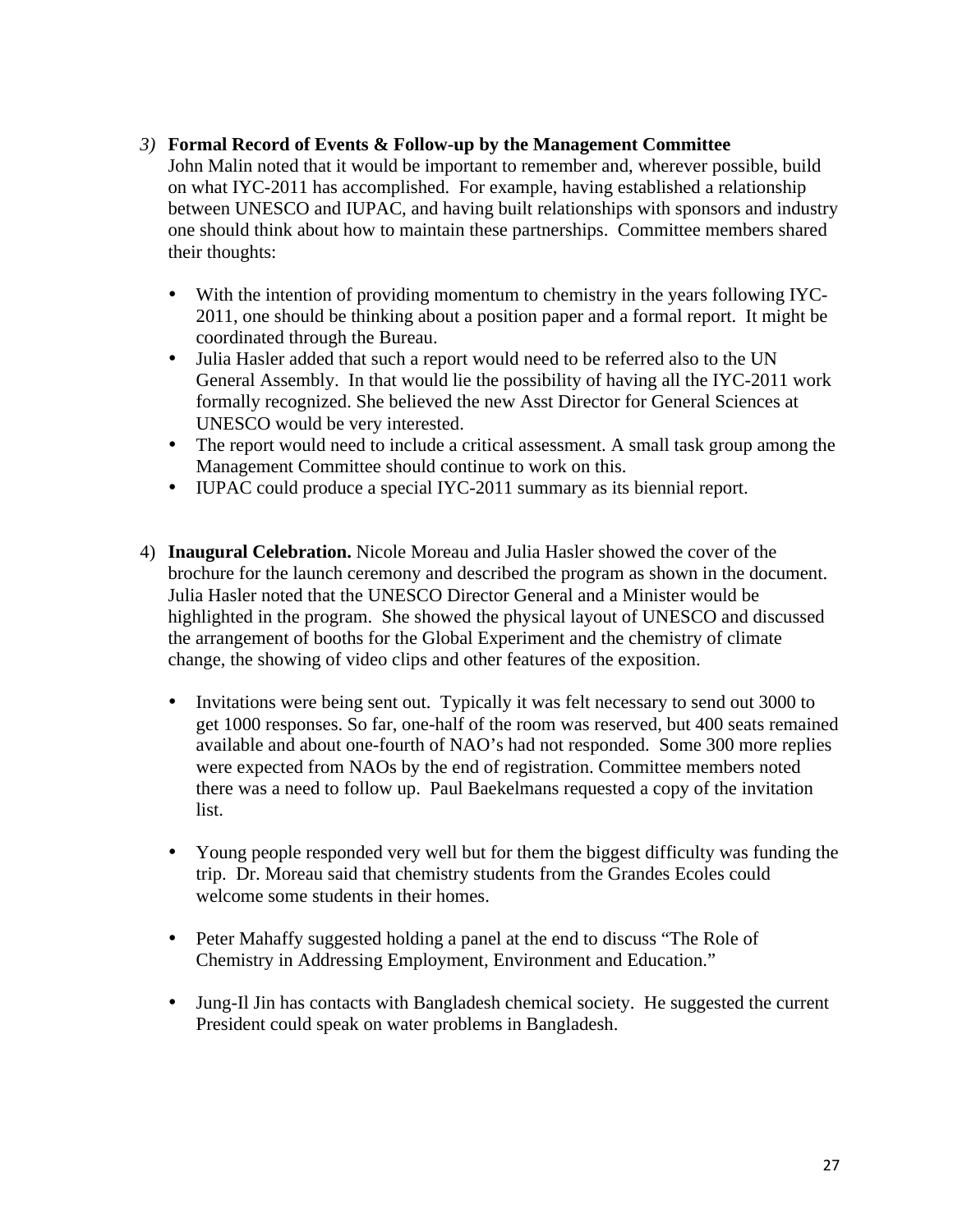#### 5) **Marie Sklodowska-Curie and Women in Chemistry Celebrations**

Natalia Tarasova discussed the Marie Sklowdowska-Curie celebration scheduled for the Sorbonne on January 29, the day after the Inaugural Event. She noted several international congresses, commemorative medals, stamps and special issues of journals recognizing Mme. Curie.

- **Women Sharing a Chemical Moment in Time.** Prof. Tarasova reported there was interest from 11 countries in participating in this e-linked event. In December the communication plan was to be put in place linking breakfasts in various nations. The website for Brisbane (Australia) could serve as a model for other countries. Mary Garson, she said, was working on a list of topics to be suggested for the discussions. Recorded materials were to be sent to UNESCO and video materials were expected to be prepared. Some organizational help from the IUPAC Secretariat would be needed. Dr. Garson also requested help identifying contacts in China, Africa, Central and South America.
- **Educational Resources on Women in** Chemistry. A biography of Ada Yonath was in preparation. Ingrid Montes was planning to organize a special symposium at the Puerto Rico meeting, devoted to Women in Science. A Project Proposal on Marie Curie and women in chemistry was being prepared. Plans were expressed to create a biographical database and website recognizing the many women who have contributed to the sciences in order to make them known to young people, boys and girls alike, through accessible and reliable information.
- **Women in IUPAC** Fabienne Meyers was working on a compilation for a special issue of *Chemistry International* in January 2011.
- **Other Items:** It was suggested that women CEOs of chemical corporations should be featured as role models. Wolfram Koch noted that EuCheMs was preparing a book of biographies of European Women in Chemistry.
- 6) **PACIFICHEM 2010**. John Malin reported that IUPAC would have a booth at the forthcoming PACIFICHEM meeting. The booth would feature a high-resolution video describing the Global Water Experiment. A reception organized by ACS and recognizing IYC-2011 was scheduled.
- 7) **World Chemistry Event** Peter Mahaffy outlined the IYC-2011 unifying event, the Global Water Project. He noted that a tremendous effort had gone into the project but a huge amount of work remained to be done. Since the global event would include an unprecedented convergence of individuals, NGOS, industry and educational institutions it would be a great opportunity for formation of intellectual partnerships. Mahaffy asserted that Chemistry's greatest single contribution to humankind could well have been to make pure water available to the world.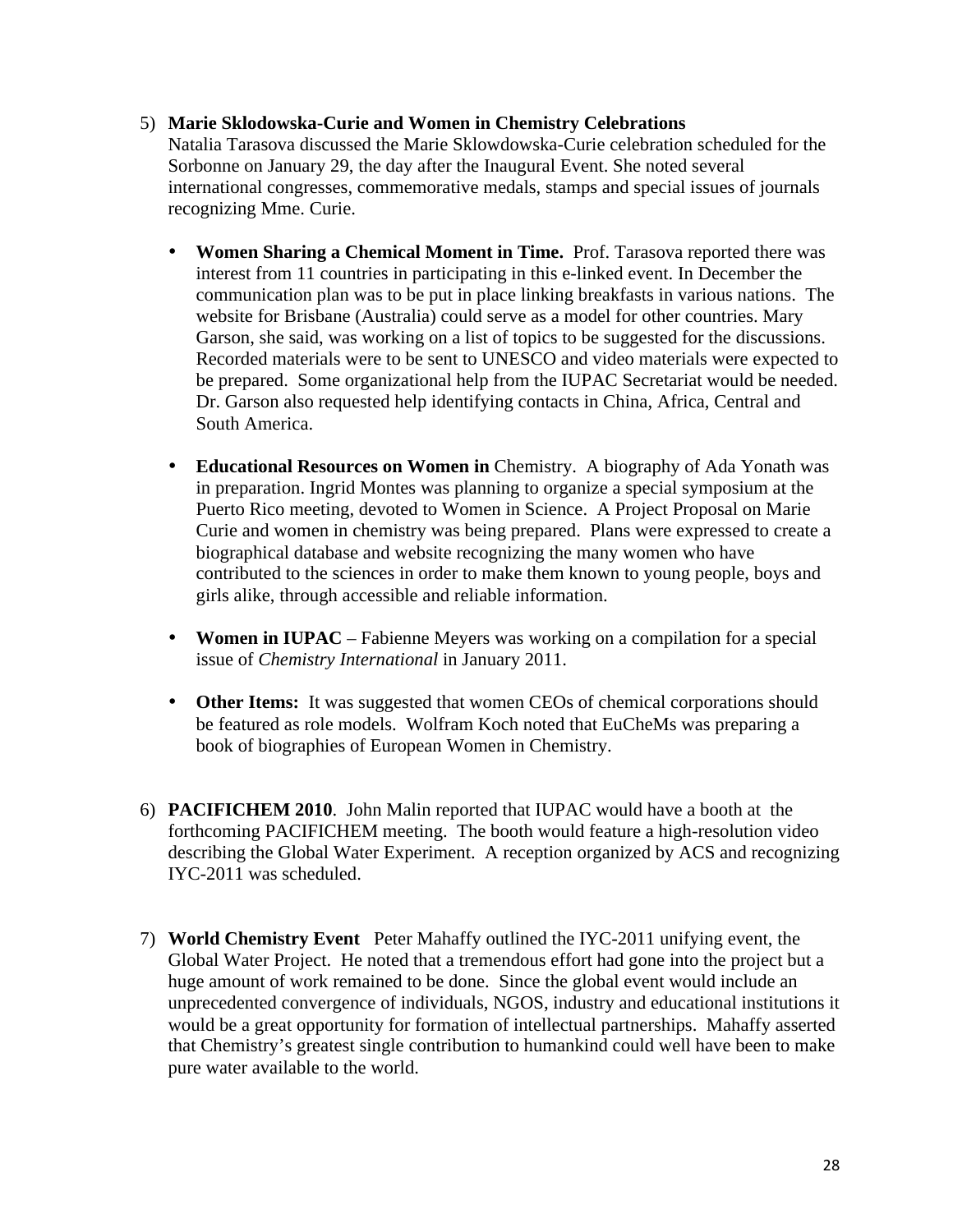In describing the global water project, Dr. Mahaffy listed four component modules being constructed:

- 1) Measure acidity of natural waters worldwide using indicators or meters
- 2) Use a homemade meter to measure salinity
- 3) Demonstrate filtration of water
- 4) Purify water using solar energy

Results from countries around the world would be posted on the Internet. Web based tools would be located at www.chemistry2011.org/water

Mahaffy discussed the budget, timeline and sponsorship for the project, noting that the event would be an opportunity for positive corporate exposure. There are companies in the water industry, he noted, who might not get involved with other kinds of chemical experiments but who would find this one attractive. Someone at Dow, he said, wished to coordinate activities in Africa.

Comments on the global water event were as follows:

- It would be important to keep the event's legacy and conclusions in mind.
- Mark Cesa noted that other water experiments are already going on in the USA and elsewhere. Representatives talked in August with ACS, asking for their support. ACS was quite enthusiastic about the global water experiment, hoping to involve involving as many people as possible in the activity.
- Wolfram Koch pointed out that the monitoring situation is different from country to country. Germany would have more sophisticated kinds of indicators, for example, than countries in the developing world. The range of pH measured would be within plus or minus 1 pH unit, leading perhaps to wildly disparate results with pH paper.
- Paul Baekelmans suggested the project should be defined as taking place over a threeto-five year term.
- Key partners would be the science teachers, their professional associations and school networks. In the United States, the National Science Teachers Association was already acquainted with the project.
- A person at the IUPAC Secretariat would be needed as a point of contact for administration. The person could be helping with other IUPAC-related tasks. Salary would be approximately \$50,000/year.
- David Black suggested making a more detailed proposal to the Executive Committee, after getting approval from the IYC Management Committee.

*It was MOVED and unanimously PASSED that the global experiment be ratified in principle, and that the team drafting it be requested to present a proposal incorporating a more detailed budget to the Executive Committee with a request for funding.* 

*8)* **World Chemistry Leadership Meeting (WCLM) Planned for the Congress and General Assembly in Puerto Rico.**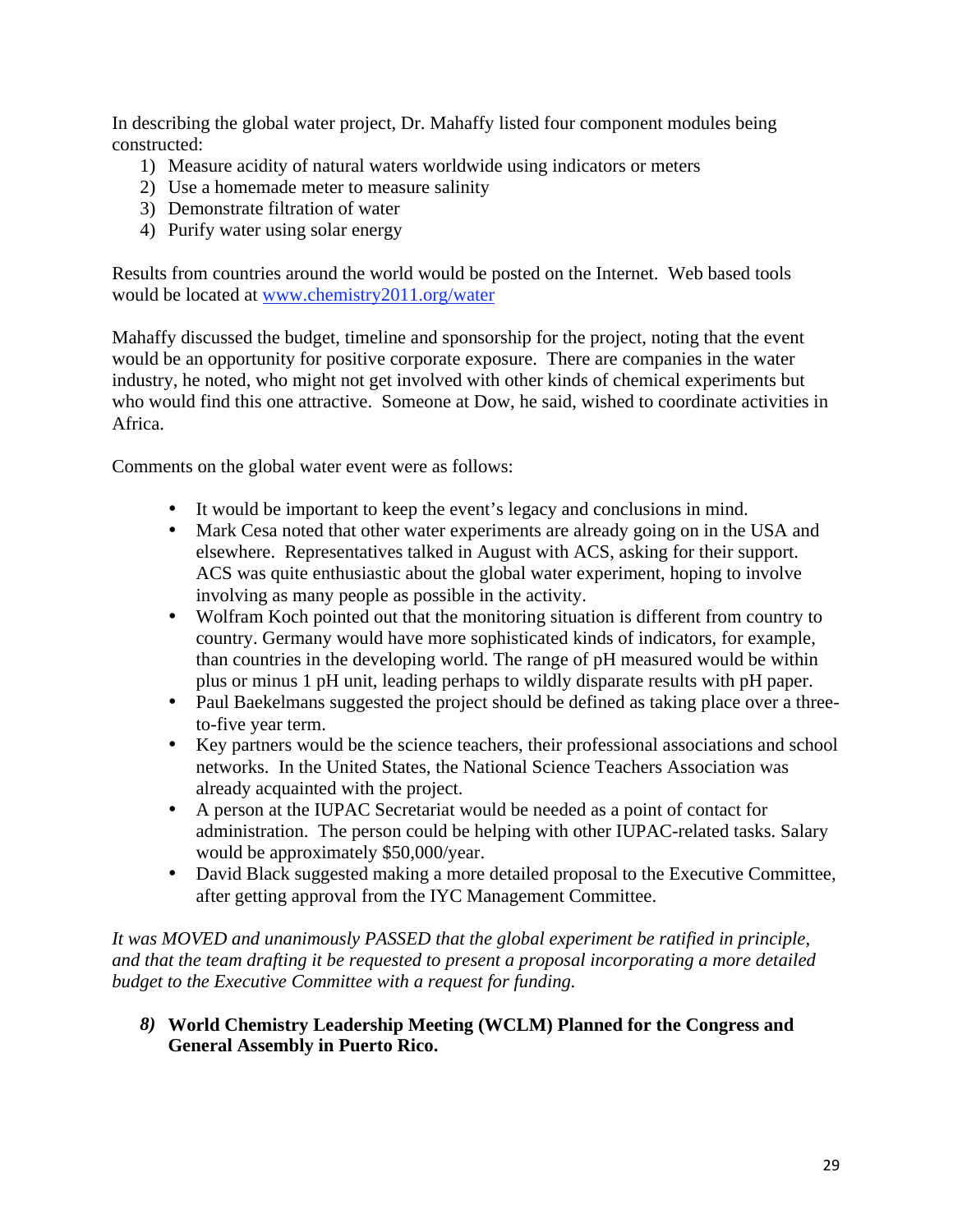Colin Humphris referred to his written report. He noted that invitations to speakers had gone out. No formal responses had been received but it was thought the UNESCO Deputy Director for Science might accept. In addition to speakers from a particular companies, the organizers hoped to attract other scientists who could contribute to the discussion. For the afternoon session discussions would replace the usual 'roundtables.'

- 9) **Congress and General Assembly San Juan, PR.** John Malin provided an update send in writing by Gabriel Infante.
- *10)* **Closing Ceremony Brussels** Paul Baekelmans updated the Management Committee on plans for the Closing Event, which were well advanced. He noted the following:
	- Sponsors included Dow, BASF, GSK, Solvay, DuPont, Janssen Pharmaceutica and CEFIC.
	- Brussels has a long tradition of science. Chemists in Belgium are about 1% of the population. The International Solvay Institute was formed in 1913.
	- There would be an interactive morning session at the Closing Ceremony including presentations by 'young professionals' from the chemical industry followed by general discussion engaging the attendees. The overall topic would be "Perception of the World in 2050," by which time the population of the world would be expected to reach nearly 10 billion. One topic under discussion, medicinal chemistry, would show the fundamental role of chemistry in dealing with tuberculosis, typhus, dysentery, cholera, malaria and HIV infections..
	- Distinguished speakers planned for the afternoon included President Nicole Moreau, Ada Yonath, and Jean-Luc Brédas.
	- The program, which would feature an OXFAM representative was also intended to focus on ethnic diversity.
	- Dr. Baekelmans displayed a new Belgian stamp that had been created in honor of IYC 2011.
- 11)**IYC 2011 Outreach.** Bryan Henry briefly discussed the history of the Outreach Subcommittee, which was looking into all manners of publicizing IYC-2011 to the chemical community. It had, at the outset, helped develop the PowerPoint presentation and brochure.
	- **Website.** Dr Meyers announced huge increases in visits to the website, for example, 29,560 visits in Jul-Sep 2010. There were 2422 individual contacts, 133 nodes, 149 ideas, 195 activities, and 45 countries with activities. She discussed priorities for updating the site. Peter Mahaffy noted that having a website which is flexible allows one to follow up, but also requires continual updating by the operators.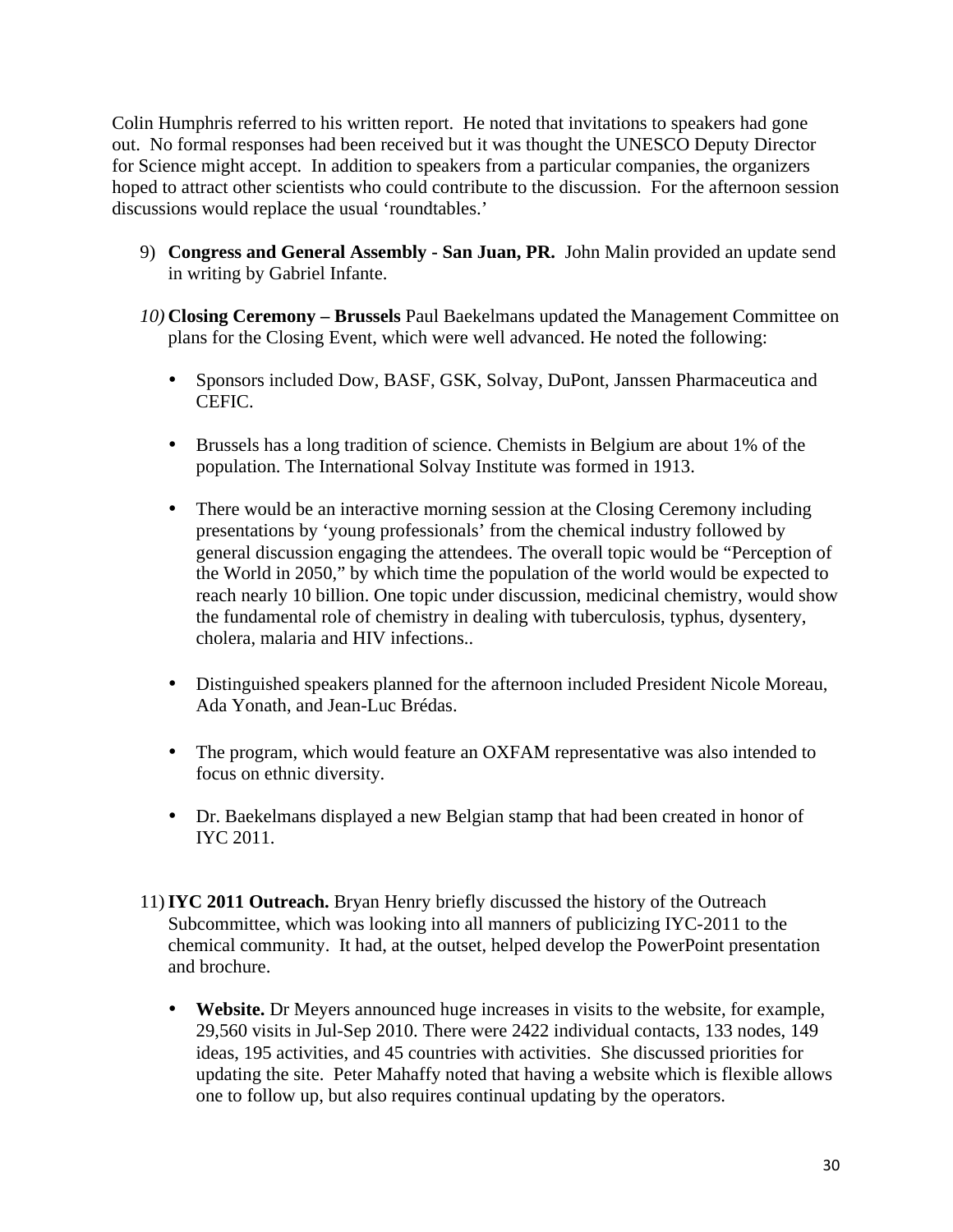- Natalia Tarasova inquired whether it would be desirable to show national plans for IYC 2011 on the site. Fabienne Meyers answered affirmatively, with the proviso that if there were many activities an extended set of keywords would be necessary.
- Colin Humphris said that when he visited Brussels recently he received positive feedback about the site, but there was some criticism of the map. Users of the site said that after clicking on a country they would like to gain access to all its activities.
- Bryan Henry addressed the subject of videos, noting that the committee had originally dreamed of making an IYC video from scratch but, since this approach was too expensive, IYC-2011 was now looking for video material produced by others. It was hoped to create a prominent section of the IYC-2011 website with links to videos that already existed. These could include a video from Sweden, a series from ACS; the Center for the History of Chemistry video "100 Greatest Discoveries in Science"; and DuPont's video "The Discovery of Nylon." He noted the ICCA had suggested making a video about the water experiment, showing children carrying out the procedures.
- It was noted that the European Petrochemical Association was making a 3-minute film, that RSC had produced many videos about chemistry, and that there existed several videos about the life of Mme. Curie. All these could potentially be mounted on the Website and it was hoped the IUPAC Secretariat had the resources to do it. Finally, creation and promulgation of a list of chemistry-related videos, available on YouTube for example, was suggested for use as an educational tool.
- 12) **Committee on Chemical Education (CCE)** Peter Mahaffy referred to his a 61-page report, discussing in part the importance of visualizing the science of climate change. He noted the importance of getting good interactive web –based materials into the hands of 16-19 year olds. Many persons, he said, are asking whether climate change is really happening. RSC has an informative document "How is 800,000 years of temperature data determined from Ice Core Samples?

Mahaffy noted the CCE is highly interested in IYC-2011particularly regarding how IYC 2011 might enhance the role of chemistry for sustainable development. The Global Experiment had already been addressed (see above) and Prof. Mahaffy volunteered to follow up with Nicole Moreau and Julia Hasler on how the Global Experiment would be covered in the Launch Ceremony. Mahaffy reported that many creative ideas for new projects have surfaced, including 1) developing toolkits for National Chemistry Week in countries that don't already sustainable celebrations; 2) reinforcing the idea of chemistry as a cultural enterprise; 3) designing toolkits for National Chemistry Week; 3) trying to encourage IYC activities in places where they don't have regular annual celebrations of chemistry; 4) bringing chemistry students to the closing ceremony in Brussels; 5) the Flying Chemist program; and 6) the isotopic Periodic Table project. Substantial funding had been raised for these projects, noted Prof. Mahaffy, but more was needed to complete them. Germany, the RSC and UNESCO were all helping, he said.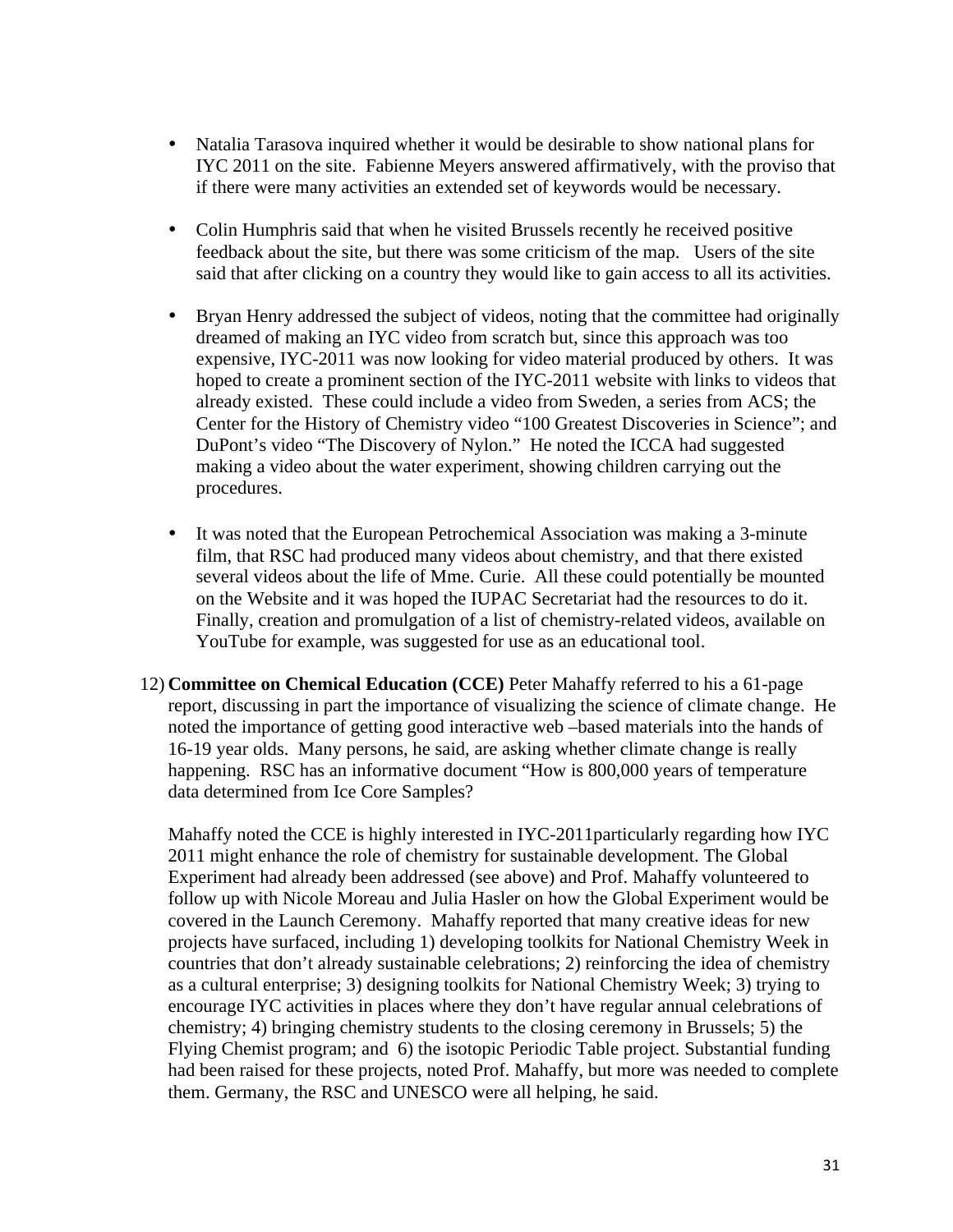- 13) **Committee on Chemical Industry (COCI)** Mark Cesa encouraged all present to read the positive report from Michael Droescher. He noted that COCI is "imbedded" in IYC-2011 and thanked Paul Baekelmans and his committee for excellent work organizing the Closing Event. He added that COCI is involved with planned CHEMRAWN conferences scheduled to be held during 2011.
- 14) **CHEMRAWN** Leiv Sydnes reported that CHEMRAWN XIX: "Renewable and Sustainable Energy from Biological Resources" was scheduled to be held under the rubric of IYC-2011 on September 27-28, 2011, in Kuala Lumpur. Also, the Malta V conference "Frontiers of Science: Research and Education in the Middle East – A Bridge to Peace." was planned for December 4-9, 2011 at UNESCO Headquarters in Paris.

#### **15) Activities of Other National and International Organizations**

Wolfram Koch listed the following activities in Europe:

- EuCheMS was producing a book edited by Jan Apotheker and Livia Simon Sarkadi entitled "European Women in Chemistry." Another volume to be published in 2011 was "The Chemical Element: Chemistry's Contribution to Our Future", edited by Javier Garcia-Martinez and Elena Serrano-Torregrosa.
- GDCh was joining in production of a calendar for 2011 called "Everything is Chemistry."
- Arrangements had been made for the IYC banner to decorate the European Commission building for one week.
- The Royal Society of Chemistry was developing an exhibition called "Children and Water.
- Many European websites for IYC-2011 were listed on the recently launched www.euchems.org/iyc11 The site featured European events and activities and provided information for sponsorship.
- Koch provided a selection of National Highlights for IYC-2011. There were many, he said, and the chemical industry was highly involved.

#### 16) **Activities in Canada, the United States, Asia and Latin America.**

- Bryan Henry informed the committee there was a Canadian website and that an IYC-2011 postage stamp would be issued in Canada during 2011.
- Prof. Henry added that US activities were listed on the ACS website. He noted that American Chemical Society would provide \$75,000 in support of the forthcoming Congress and General Assembly in Puerto Rico. ACS activities in support of IYC-2011 included two National Meetings, nine Regional Meetings the Pre-launch reception at PACIFICHEM, a celebration entitled Super Science Saturday, and an activity named "Elemental Matters" in which artists could exhibit their concepts of chemistry. This was only a partial list, he said, a small subset of what was planned.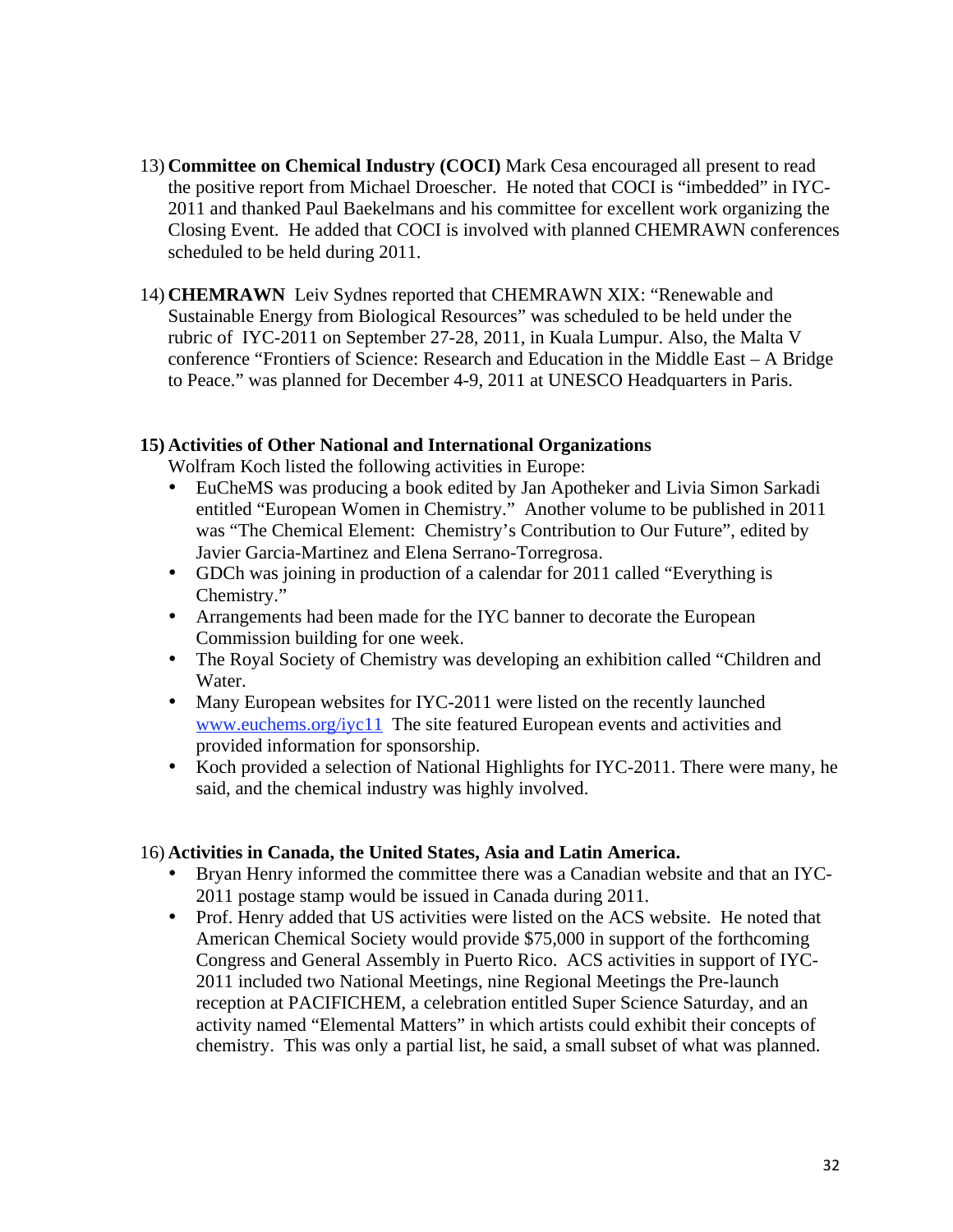- Mark Cesa added that ACS was also carrying out activities connected with chemistry in the environment, energy, materials and health, under the auspices of its Committee on Community Activities.
- Malin informed the committee on activities of the Federation of Asian Chemical Societies, based on written material received from Prof. Soon.
- Malin provided an update on activities of the Federation of Latin American Chemical Societies, based on written material received from Prof. Infante.
- 17) **Other Subcommittee Activity.** Three subcommittees (Fundraising, WCLM and Outreach) met at IUPAC Headquarters on the following day, November 5, 2010.

**\*\*\*\*\*\*\*\*\*\*\*\*\*\*\*\*\*\*\*\*\*\*\*\*\*\*\*\*\*\*\*\*\*\*\*\*\*\*\*\*\*\*\*\*\*\*\*\*\*\*\*\*\*\*\*\*\*\*\*\*\*\*\*\*\*\*\*\*\*\*\*\*\*\*\*\*\*\*** 

#### **Closing Management Committee Operations**

On April 22, 2011, Terry Renner, IUPAC Executive Director, wrote to Management Committee Chair John Malin informing him that the IUPAC Executive Committee had voted on 10 April to eliminate support for the committee since its work was completed. While organization of the "cornerstone" events was essentially complete, members of the Management Committee felt some responsibility to produce a final report that might help support the legacy of IYC 2011. John Malin polled the members of the committee regarding their availability during the Congress and General Assembly to be held in Puerto Rico in June, 2011. A substantial number of the members were planning to be at the Congress and General Assembly and favored a meeting. Although, the time slot available was inconvenient for some, an informal meeting was held in which those members present voiced their opinion that a final report on IYC 2011 should be written.

Bryan Henry agreed to follow up. Ultimately this led to a Project Proposal and the formation of a new committee to produce the Final Report. This was entirely consistent with the statements made by IUPAC Vice-President Kazuyuki Tatsumi in his Vice President's Critical Analysis, appearing in the IUPAC Council Agenda for its meeting in June 2011:

"*We have been witnessing the increasing enthusiasm of chemists through the activities of IYC2011, and this certainly gives IUPAC the momentum as a world leading organization for chemistry and for science. The immediate benefits of IYC2011 are to lift the visibility of chemistry and the reputation of IUPAC, to bring forth fresh ideas from the young generation and from the IUPAC itself, and to strengthen the link between IUPAC and chemical communities worldwide.* 

*"Taking the advantage of the success to date of IYC2011, I am looking forward to building a promising future for IUPAC as it advances the worldwide role of Chemistry through excellence in science and innovative technology. We have so much to offer, with the participation of talented chemists from all over the world, the possibilities are endless. For one thing, we expect to recruit fresh ideas and enthusiasm from the next generation into the field of Chemistry. For another, the IYC2011 is expected to provide a wonderful opportunity to strengthen the link between IUPAC and chemical communities throughout the world."* 

**\*\*\*\*\*\*\*\*\*\*\*\*\*\*\*\*\*\*\*\*\*\*\*\*\*\*\*\*\*\*\*\*\*\*\*\*\*\*\*\*\*\*\*\*\*\*\*\*\*\*\*\*\*\*\*\*\*\*\*\*\*\*\*\*\*\*\*\*\*\*\*\*\*\*\*\*\*\***